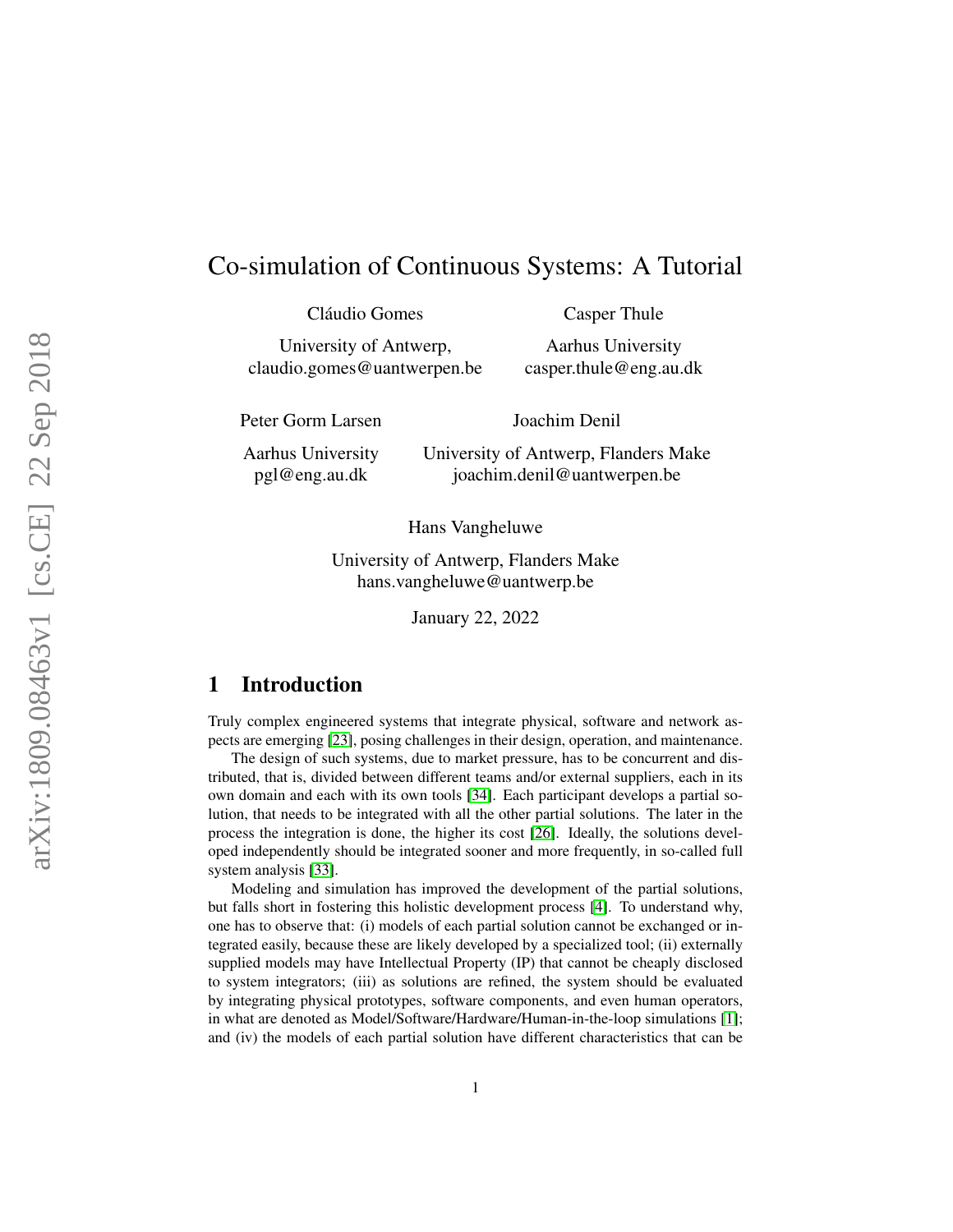exploited to more efficiently simulate them, making it difficult to find a technique that fits all kinds of models.

*Co-simulation* is a generalized form of simulation, where a coupled system is simulated through the composition of simulation units [\[17,](#page-30-1) [19,](#page-30-2) [25\]](#page-30-3). Each unit is broadly defined as a *black box* capable of exhibiting behaviour, consuming inputs and producing outputs, over simulated time.

Many of the problems occurring in co-simulations are due to the ill composition of simulation units that represent continuous systems [\[16\]](#page-30-4). As such, we argue that having a basic knowledge of numerical (co-)simulation can help practitioners debug, and even improve the performance of, existing co-simulations.

In this tutorial, we aim to provide the reader with a basic understanding of numerical algorithms, and we show how attempting to simulate an heterogeneous system naturally leads to co-simulation. Upon completion, the reader should know the many different possible co-simulation approaches, the main concepts involved, and what their tradeoffs are. Furthermore, the reader will be equipped to understand the more advanced concepts in the co-simulation literature.

The next section provides a top-down overview of all the concepts that will be discussed here. This concept map will be revisited in all other sections. In the sections after, each concept will be discussed, in a bottom up manner, so as to increase the complexity gradually.

## 2 Main Concepts

In this section, we will provide an informal top-down overview on the concepts related to co-simulation. To that end, we will use a *feature model* [\[20\]](#page-30-5): an intuitive diagram that breaks down the main concepts in a domain. Some of these concepts will only become clear in later sections, as we delve into the details, so we recommend the reader to come back to this section to place these in the grand scheme of things. More rigorous definitions are given in [\[17\]](#page-30-1).

First, we summarize the *objective* of running a co-simulation: to reproduce, as accurately as possible, the behavior of a *system under study*.

[Figure 1](#page-2-0) breaks down the main concepts in the co-simulation domain. To run a co-simulation, one needs a co-simulation scenario and an orchestrator algorithm.

The *co-simulation scenario* points to one or more simulation units, describes how the inputs and outputs of their models are related, and includes the configuration of relevant parameters.

Each *simulation unit* represents a black box capable of producing behavior. To produce behavior, the simulation unit needs to have a notion of:

- a *model*, created by the modeller based on his knowledge of the system under study;
- a *solver*, which is part of the modeling tool used by the modeller, that approximates the behavior of the model; and
- an *input approximation*, which approximates the inputs of the model over time, to be used by the solver;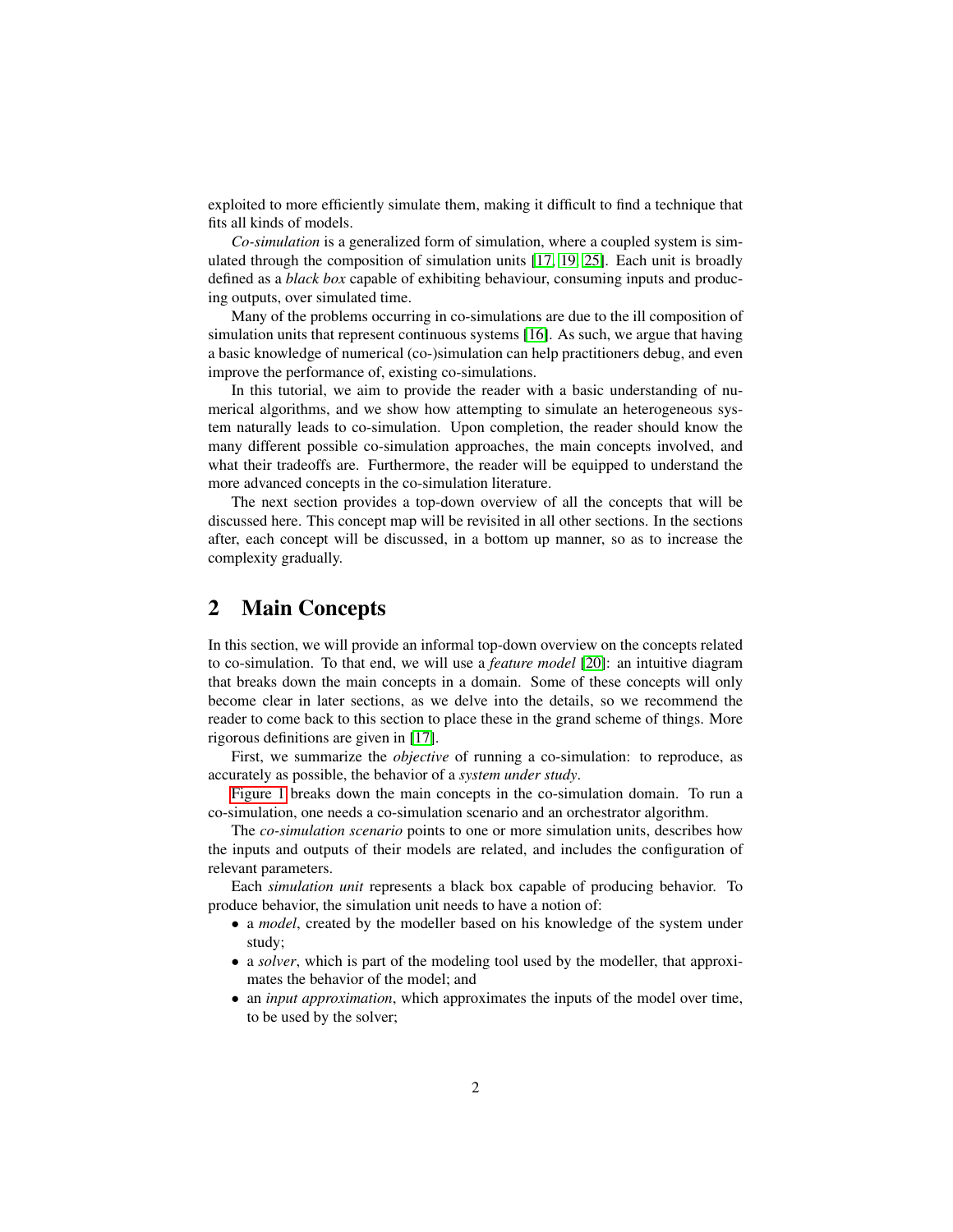

<span id="page-2-0"></span>Figure 1: Co-simulation concept breakdown.

• *input reactivity* and *output reactivity*, that determine which inputs the simulation unit receives from the orchestrator.

The *orchestrator* is responsible for running the co-simulation. It initializes all the simulation units with the appropriate values, sets/gets their inputs/outputs, and coordinates their progression over the simulated time. To progress the co-simulation, the orchestrator, after setting the appropriate inputs to the simulation units (computed from their outputs according to the co-simulation scenario), asks them to simulate for a given interval of simulated time, by providing them with a *communication step*. The simulation units in turn will approximate the behavior of their model within the interval between the current simulated time and the next communication time, relying only on the inputs they have received at the previous communication times. In order to simplify the explanations and analyses presented later in this document, we assume that the simulation units will only receive more inputs at the next communication with the orchestrator, hence they must rely on their input approximations.

[Figure 2](#page-3-0) gives an illustration of these concepts. The figure in the left-hand side illustrates how the orchestrator coordinates the co-simulation by getting outputs, setting inputs, and requesting the simulation units S1 and S2 to progress in time. The figure in the top-right-hand side presents the co-simulation scenario, where  $S_1$  receives input  $F_c$  and outputs  $[x_1, v_1]$ , and  $S_2$  receives inputs  $[x_1, v_1]$  and outputs  $F_c$ . The two figures in the bottom-right-hand side presents the internal behaviour of the simulation units. The large unfilled dots represent input values, and the smaller unfilled dots represent their extrapolations, as computed by the simulation units. One can see that there is a difference between the values calculated by the extrapolation functions opposed to the actual input, due to the gap between the larger and smaller unfilled dots at  $t + H$ . The black dots represents outputs. As illustrated,  $S_1$  and  $S_2$  perform small steps of respectively  $h_1$  and  $h_2$  internally, until the time  $t + H$  is reached.

The communication step size can either be *fixed* (defined before the co-simulation starts and constant throughout its execution), or *adaptive* (the orchestrator determines the best value to be used whenever it asks the simulation units to compute).

The *communication approach* encodes the order in which the simulation units are given inputs and instructed to compute the next interval. [Figure 3](#page-4-0) summarizes the multiple types of orchestration algorithms using time diagrams.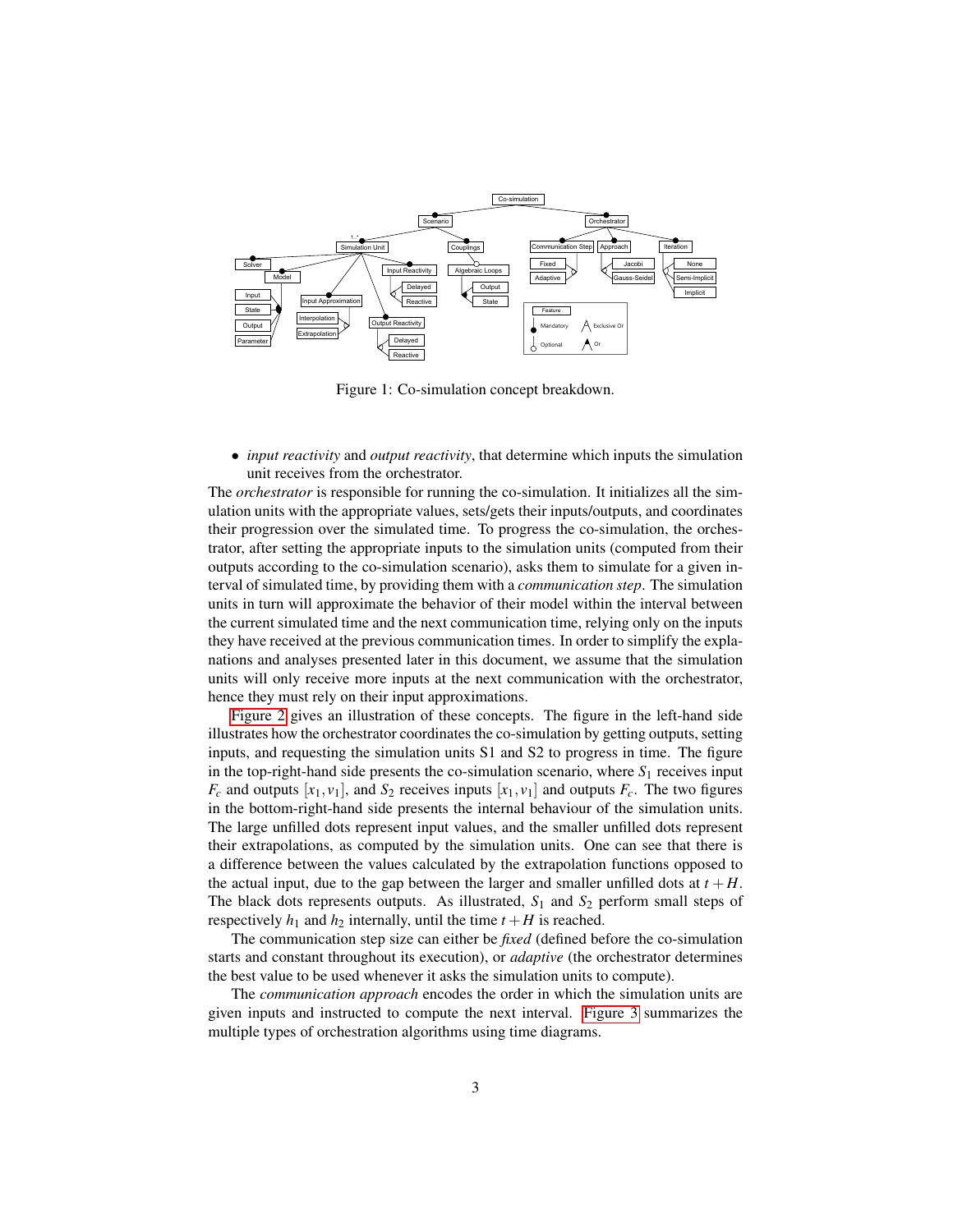

<span id="page-3-0"></span>Figure 2: Example co-simulation coordination (left), co-simulation scenario (top right), and internal behavior of simulation units (bottom right).

In the *Gauss-seidel* approach, the orchestrator asks one simulation unit at a time to compute to the next interval and produce outputs. Then, the orchestrator uses the most recent outputs when asking the next unit to compute.

In the *Jacobi* approach, the orchestrator asks all units to compute the interval in parallel, setting their inputs at the end of the co-simulation step.

Finally, the orchestrator may retry the co-simulation step, using improved input estimates, computed from the most recent outputs. This process can be repeated until there is no improvement on the inputs (*fully implicit iteration*), or a fixed number of iterations has been done (*semi-implicit iteration*). In the later sections it will become clear why it is a good idea to retry the co-simulation step.

In the following sections, we will follow a bottom up approach, starting with the simplest concepts in [Figure 1,](#page-2-0) and building our way up to co-simulation.

## <span id="page-3-1"></span>3 Models, Solvers, and Input Approximations

Since co-simulation is a form of generalized simulation, it is paramount that simulation is well understood. In this section, we cover the basic algorithms to approximate the solution,  $x(t)$ , of first order Ordinary Differential Equations (ODEs),  $\dot{x} = f(x, u)$ , having an initial condition,  $x(0) = x_0$ . We start with scalar differential equations and then move to vector equations. A running example will be incrementally constructed, so that the numerical methods introduced can be tried out.

The relationship between the concepts learned in [Sections 3.1](#page-4-1) and [3.2,](#page-8-0) and the concept of simulation unit (recall [Figure 1\)](#page-2-0), is discussed in [Section 3.3.](#page-9-0)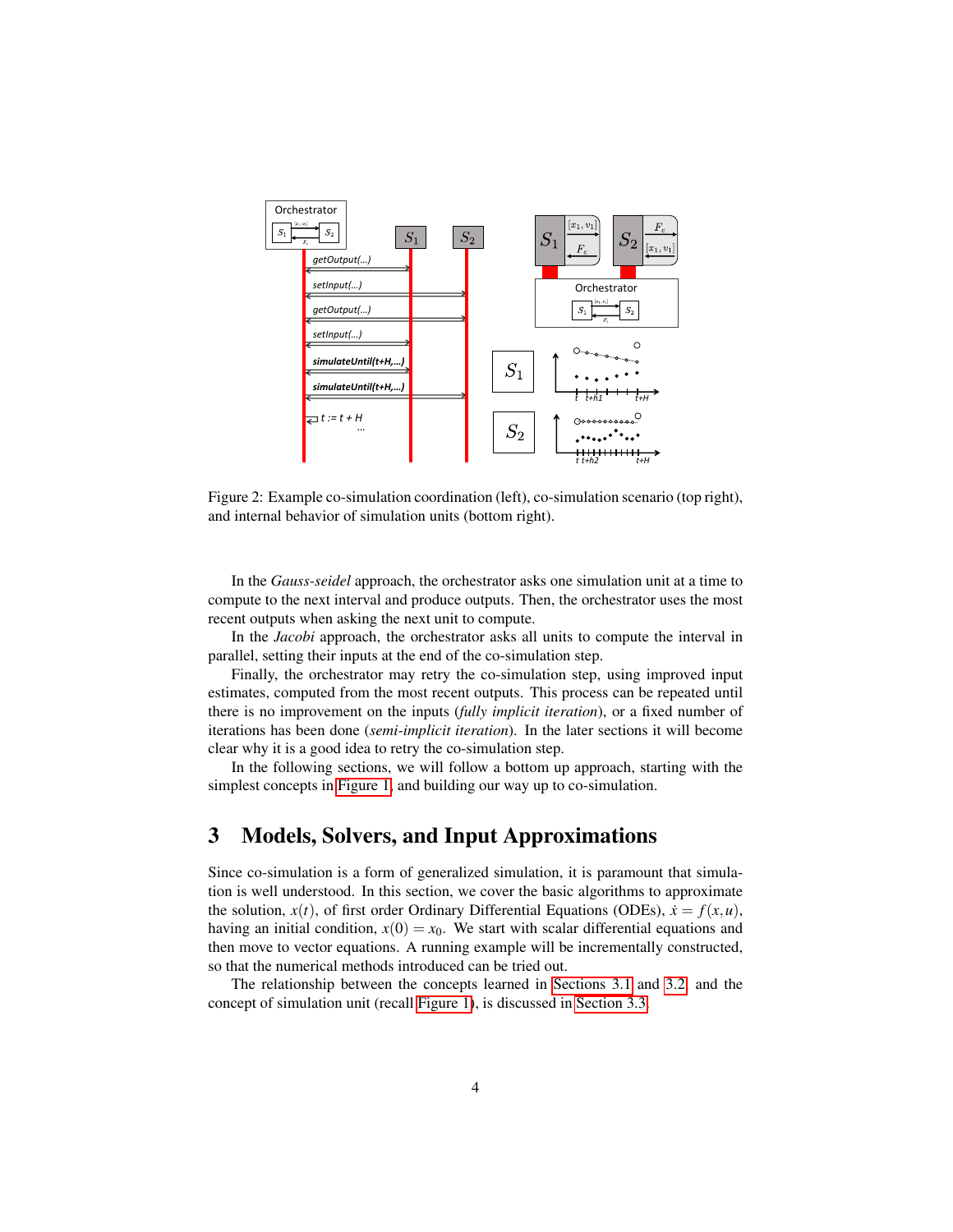

<span id="page-4-0"></span>Figure 3: Overview of orchestration algorithms.

### <span id="page-4-1"></span>3.1 Scalar Initial Value Problems

A *scalar Initial Value Problem (IVP)* is defined as a scalar ODE, with an initial condition. Formally, it has the form:

<span id="page-4-2"></span>
$$
\dot{x} = f(x, u), \text{ with } x(0) = x_0,\tag{1}
$$

where  $x : \mathbb{R} \to \mathbb{R}$  denotes the (scalar) state function,  $\dot{x}$  denotes the time derivative of  $x$ , *f* :  $\mathbb{R}^2 \to \mathbb{R}$  is a scalar function, *u* :  $\mathbb{R} \to \mathbb{R}$  is the input function, and  $x_0 \in \mathbb{R}$  is a given initial value of  $x(t)$ .

<span id="page-4-3"></span>Example 1. *Consider a car whose acceleration is set by a cruise controller, and moves in a straight line. Let v*(*t*) *denote the speed of the car over time, m its mass, and v<sup>d</sup> the desired speed (input); and assume that the car is initially moving at speed v<sub>0</sub>. Then the scalar IVP is given by*

<span id="page-4-4"></span>
$$
\dot{v} = \frac{1}{m} \left[ k(v_d - v) - c_f v \right], \text{ with } v(0) = v_0,
$$
\n(2)

*where*  $k(v_d - v)$  *is the acceleration set by the cruise controller,*  $v_d$  *<i>is the input,*  $k > 0$  *is the acceleration multiplier constant, and*  $c_f > 0$  *is the friction coefficient.* 

The solution of the scalar IVP [\(1\)](#page-4-2) is a function  $x(t): \mathbb{R} \to \mathbb{R}$  whose derivative satisfies [Equation \(1\).](#page-4-2) For example, the solution of the IVP posed in the car example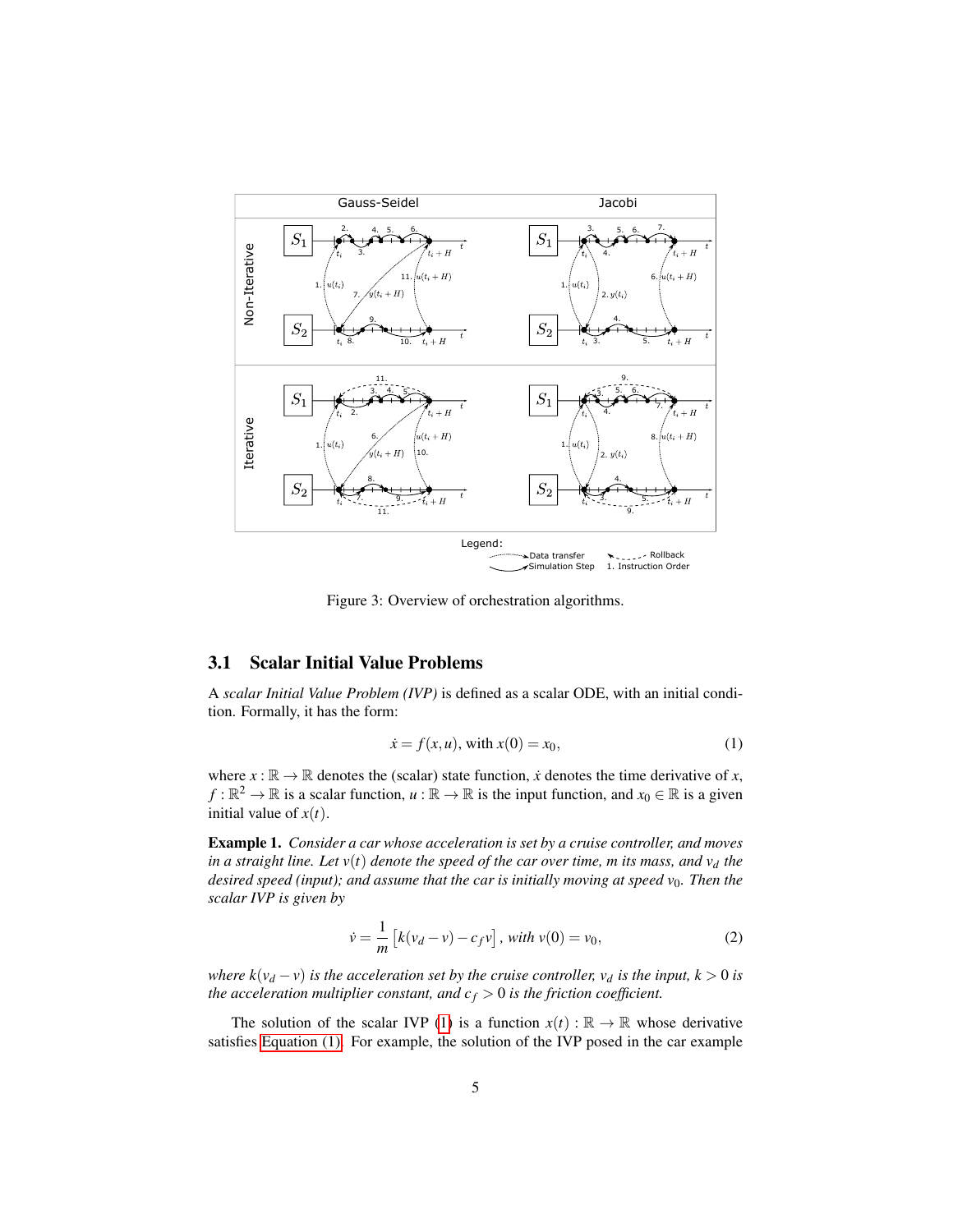[\(Example 1\)](#page-4-3), and plotted in [Figure 4,](#page-5-0) is:

$$
v(t) = \frac{kv_d}{c_f + k} - \left(\frac{kv_d}{m} - v_0\right) e^{-\frac{t}{m}(c_f + k)}.
$$



<span id="page-5-0"></span>Figure 4: Analytical solution and approximations to the IVP in [Example 1.](#page-4-3) Parameters are:  $h = 0.2, m = 1576(kg), v_d = 40(m/s), v_0 = 0(m/s), k = 10^3, c_f = 0.5.$ 

In general, it is not possible, nor feasible, to find an explicit solution to the IVP. Instead, an approximate solution can be computed using a numerical method. In the following, we provide an intuitive derivation of two variations of Euler's method.

To derive an approximation  $\tilde{x}(t)$  of the solution to the scalar IVP in [Equation \(1\),](#page-4-2) we start by noting that the initial point is given by the initial value, that is,  $\tilde{x}(0) = x_0$ , so at least one point is known. For a small  $h > 0$ , the limit definition of the derivative in the left hand side of [Equation \(1\)](#page-4-2) can be replaced by its approximation  $\dot{x} \approx (x(t +$ *h*)−*x*(*t*))/*h*. By [Equation \(1\),](#page-4-2) we have  $(x(t + h) - x(t))/h \approx f(x(t), u(t))$ , which can be solved for  $x(t+h)$  to give the *Explicit Euler Method*:

<span id="page-5-1"></span>
$$
x(t+h) \approx x(t) + f(x(t), u(t))h
$$
, with  $x(0) = x_0$ . (3)

Applying [Equation \(3\)](#page-5-1) to the initial value, gives the point  $\tilde{x}(h)$ , which approximates  $x(h)$ . The procedure can then be repeated using  $\tilde{x}(h)$  to compute  $\tilde{x}(2h)$ , and so on. This method can be applied to the car example by combining [Equation \(2\)](#page-4-4) and [Equation \(3\):](#page-5-1)

<span id="page-5-2"></span>
$$
v(t+h) = v(t) + \frac{1}{m} \left[ k(v_d - v(t)) - c_f v(t) \right] h
$$
 (4)

The approximation calculated by [Equation \(4\)](#page-5-2) with the parameters:  $h = 0.2, m =$  $1576(kg)$ ,  $v_d = 40(m/s)$ ,  $v_0 = 0(m/s)$ ,  $k = 10^3$ ,  $c_f = 0.5$  is shown in [Figure 4,](#page-5-0) i.e., the speed at time  $h = 0.2$  is calculated by:

<span id="page-5-3"></span>
$$
v(0.2) = 0 + \frac{1}{1576} \left[ 10^3 (40 - 0) - 0.5 * 0 \right] * 0.2 \approx 5, \text{ as } v(0) = 0 \tag{5}
$$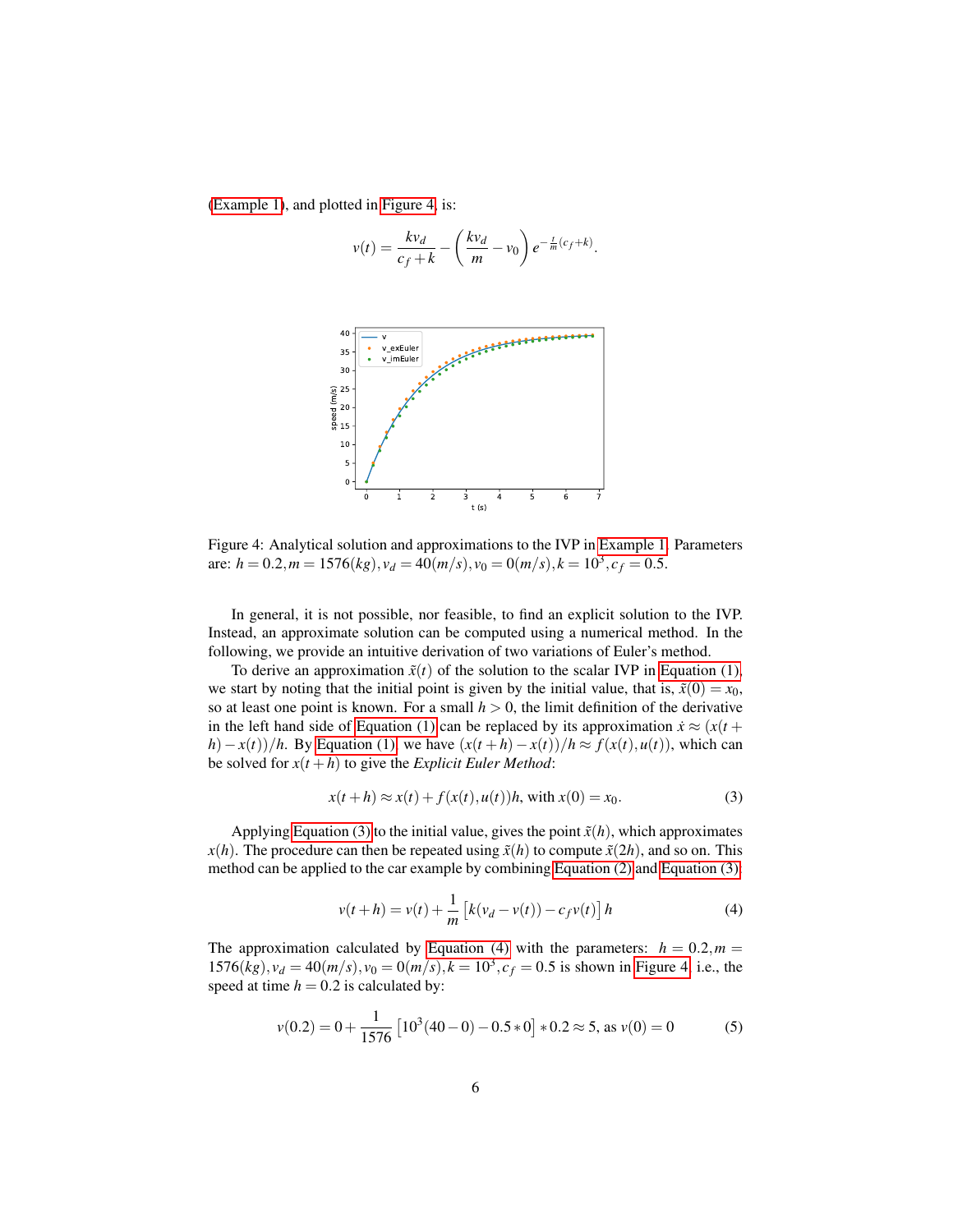The implicit variation of Euler's method is derived in the same way as the explicit variation. The difference is that instead of deriving the method from the approximation  $(x(t+h)-x(t))/h \approx f(x(t),u(t))$ , we evaluate f at the point  $x(t+h)$ . That is, we take the approximation  $(x(t+h)-x(t))/h \approx f(x(t+h),u(t+h))$ , and rearrange it to get the *Implicit Euler Method*:

<span id="page-6-0"></span>
$$
x(t+h) \approx x(t) + f(x(t+h), u(t+h))h, \text{ with } x(0) = x_0.
$$
 (6)

The value of  $x(t+h)$  is the unknown in [Equation \(6\),](#page-6-0) and  $x(t+h)$  depends on itself, that is, it appears on both sides of the equation, creating an *algebraic loop*. We now present a simple method to estimate  $x(t+h)$  in [Equation \(6\).](#page-6-0)

The *direct iteration* method<sup>[1](#page-7-0)</sup>, computes the solution to an equation  $x = g(x)$  by starting from an initial guess denoted as  $x^{[0]}$  and evaluating the right hand side with it. Then the result is used for the next evaluation of the right hand side, until two successive evaluations are close enough. In other words, it computes the iteration

<span id="page-6-3"></span>
$$
x^{[1]} = g(x^{[0]}); \qquad x^{[2]} = g(x^{[1]}); \qquad x^{[3]} = g(x^{[2]}); \dots
$$
  
until 
$$
\left| x^{[i+1]} - x^{[i]} \right| < \varepsilon, \text{ for small } \varepsilon > 0.
$$
 (7)

When applying the direct iteration method as part of a simulation step of the implicit Euler method, a good initial guess  $x^{[0]}$  can be given by the most recently computed value or by an application of the explicit Euler step. Formally, at simulation time *t*,  $x^{[0]} = x(t)$ , or  $x^{[0]} = x(t) + f(x(t), u(t))h$ .

Example 2. *To demonstrate direct iteration, the implicit Euler method presented in [Equation](#page-6-0)* (6) *can be applied to [Equation](#page-4-4)* (2) *to get:*

<span id="page-6-1"></span>
$$
v(t+h) = v(t) + \frac{1}{m} \left[ k(v_d - v(t+h)) - c_f v(t+h) \right] h
$$
 (8)

*[Table 1](#page-7-1) presents the results of two steps with [Equation](#page-6-1)* (8)  $(v(0.2)$  *and*  $v(0.4)$ *), using the implicit euler method with the parameters as in [Equation](#page-5-3)* (5)*. Each step comprises five iterations of the direct iteration method. The value from the last iteration in the first step is used as the initial guess in the second step. The initial guess in the first step is the result of one explicit Euler step as in [Equation](#page-5-3)* (5):  $v(0.2) \approx 5$ *. The values in bold represent the result of the implicit euler step.*

The direct iteration method will converge to a solution if successive results get closer and closer, as illustrated in [Figure 5.](#page-7-2) Formally, that means that

<span id="page-6-2"></span>
$$
\left| g(x^{[i+1]}) - g(x^{[i]}) \right| < \left| x^{[i+1]} - x^{[i]} \right| \Leftrightarrow \left| \frac{g(x^{[i+1]}) - g(x^{[i]})}{x^{[i+1]} - x^{[i]}} \right| < 1 \quad \text{if } x^{[i+1]} - x^{[i]} \neq 0 \tag{9}
$$

is satisfied for every *i*. In the case that  $x^{[i+1]} - x^{[i]} = 0$ , then the solution has converged.

Example 3. *Applying [Equation](#page-6-2)* (9) *to the values in [Table 1](#page-7-1) results in the values in [Table 2,](#page-7-3) which shows convergence as every value is smaller than 1.*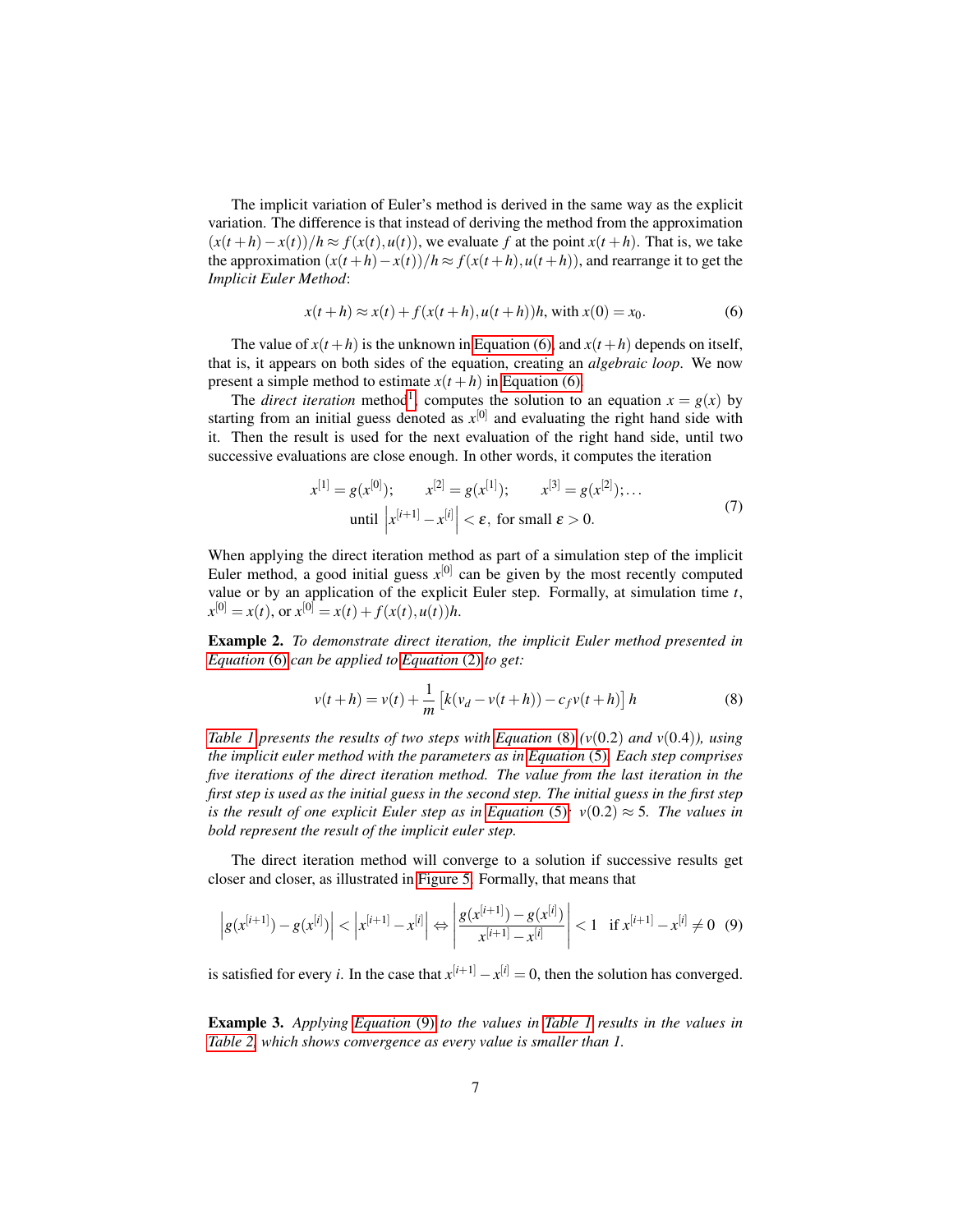<span id="page-7-1"></span>Table 1: Direct iteration applied to the implicit euler applied to the car example.

| Iteration<br><b>Step</b> | <b>Initial Guess</b> |        |        |        |        |        |
|--------------------------|----------------------|--------|--------|--------|--------|--------|
| v(0.2                    |                      | 4.4413 | 4.5122 | 4.5032 | 4.5044 | 4.5042 |
| v(0.4)                   | 4.5042               | 9.0085 | 8.4366 | 8.5092 | 8.5000 | 8.5012 |



<span id="page-7-2"></span>Figure 5: Direct iteration illustration that shows convergence.

Now we derive a condition which is stronger than the above condition, but can be used to predict whether convergence will occur, without actually having to compute the iteration. By the Mean Value Theorem, there exists a  $\zeta^{[i]}$  such that

$$
x^{[i]} < \zeta^{[i]} < x^{[i+1]} \text{ and } \frac{dg(\zeta^{[i]})}{dx} = \frac{g(x^{[i+1]}) - g(x^{[i]})}{x^{[i+1]} - x^{[i]}}.
$$

The condition

$$
\frac{dg(\zeta^{[i]})}{dx} < 1
$$

can be satisfied for all *i* if we require that

<span id="page-7-4"></span>
$$
\left|\frac{dg(x)}{dx}\right| < 1, \text{ for all } x. \tag{10}
$$

[Equation \(10\)](#page-7-4) shows us that the direct iteration method, when used in combination with the implicit Euler method [\(Equation \(6\)\)](#page-6-0), is always guaranteed to converge, provided that the step size *h* used is small enough. To see why, let  $g(x) = c + f(x, u)h$ denote the direct iteration function, where *c* and *u* are known, and *x* is the unknown.

<span id="page-7-3"></span>Table 2: Convergence applied to [Table 1.](#page-7-1)

| Iteration<br>Step |        |        |        |        |
|-------------------|--------|--------|--------|--------|
| v(0.2)            | 0.1270 | 0.1270 | 0.1270 | 0.1270 |
|                   | 0.1270 | 0.1270 | 0.1270 | 0.1270 |

<span id="page-7-0"></span><sup>&</sup>lt;sup>1</sup>The direct iteration method is also known as successive substitution, functional iteration, or fixed point iteration.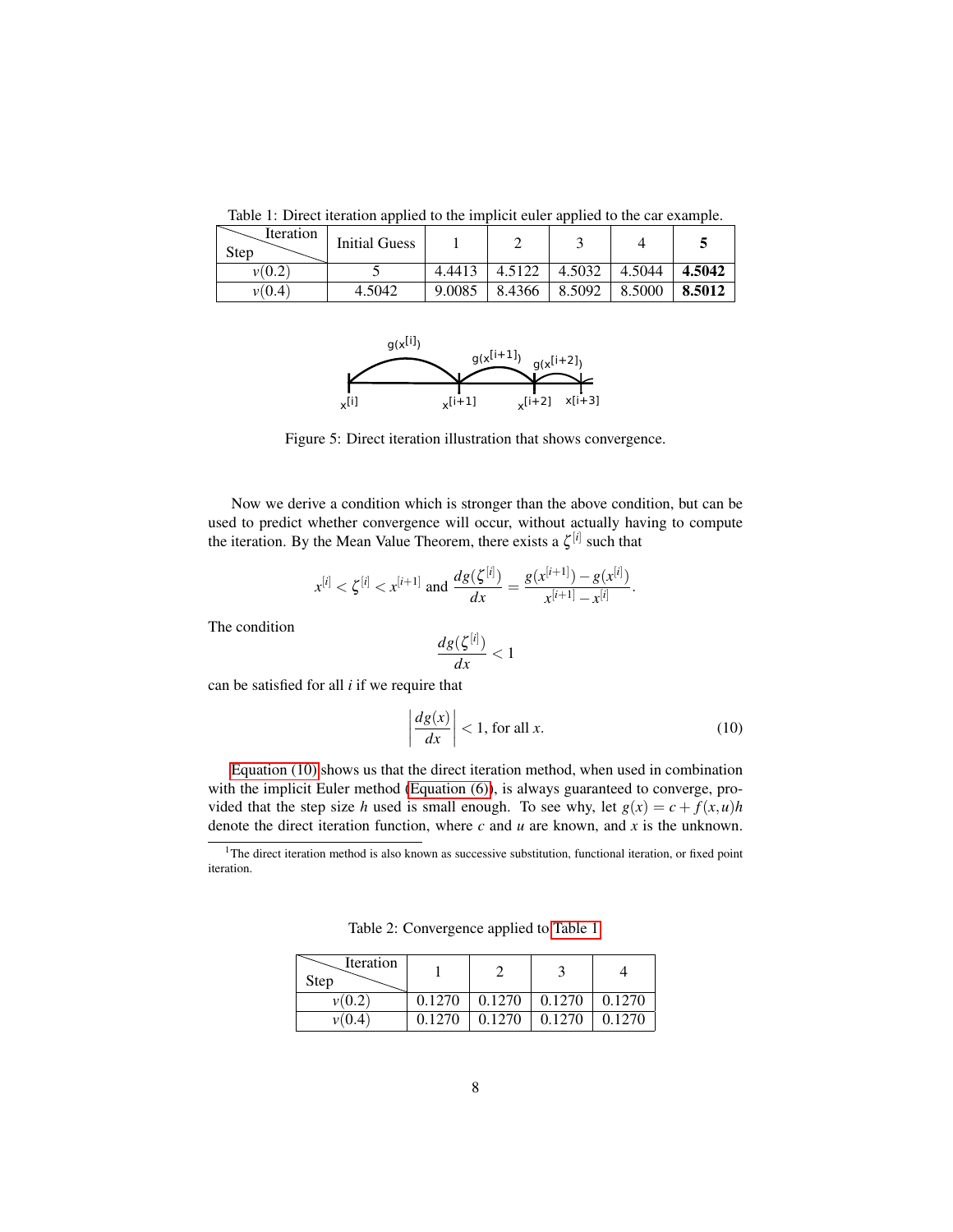Differentiating  $g$  with respect to  $x$ , taking the absolute, and adding the restriction in [Equation \(10\),](#page-7-4) yields

<span id="page-8-3"></span>
$$
\left| \frac{dg(x)}{dx} \right| = h \left| \frac{\partial f(x, u)}{\partial x} \right| < 1. \tag{11}
$$

Applying the above equation to [Equation \(2\),](#page-4-4) with the parameters in [Figure 4,](#page-5-0) yields  $h\Big|$ ∂ *f*(*x*,*u*) ∂ *x*  $\left| h = h \left| \frac{1}{m}(-c_f - k) \right| = h * 0.63484 < 1$ , which means *h* must satisfy *h* < 1.5752.

[Figure 4](#page-5-0) shows the approximation computed with the Implicit Euler method.

#### <span id="page-8-0"></span>3.2 Vector Initial Value Problems

In this sub-section, we generalize the numerical techniques introduced in [Section 3.1](#page-4-1) to vector IVPs. We will denote vectors with bold face, and we will use capital letters for matrices and vector valued functions. Given a vector *x*, we denote its transpose as  $x^T$ . Furthermore, we denote the *i*-th element of vector x by  $x_i$ , so that  $x =$  $\begin{bmatrix} x_1 & x_2 & \cdots & x_n \end{bmatrix}^T$ . Similarly,  $F_i(\mathbf{x})$  denotes the *i*-th element of the vector returned by *F*(*x*).

An *Initial Value Problem* is the generalization of [Equation \(1\),](#page-4-2) to vectors:

<span id="page-8-1"></span>
$$
\dot{\boldsymbol{x}} = F(\boldsymbol{x}, \boldsymbol{u}(t)), \text{ with } \boldsymbol{x}(0) = \boldsymbol{x_0}, \tag{12}
$$

<span id="page-8-2"></span>where *x* and *u* are vector functions, and *F* is a vector valued function.

Example 4. *The mass-spring-damper system, illustrated in [Figure 6,](#page-9-1) is modelled by the following second order ordinary differential equation:*

$$
\ddot{x} = \frac{1}{m}(-cx - c_f \dot{x} + f_e(t)),
$$

*where x denotes the position of the mass,*  $c > 0$  *is the stiffness coefficient of the spring,*  $c_f > 0$  *is the damping constant of the damper, and*  $f_e(t)$  *denotes an external force exerted on the mass.*

*The above equation can be put into the form of [Equation](#page-8-1)* (12) *by introducing a new variable for velocity,*  $v = \dot{x}$ *, and letting the vector*  $\boldsymbol{x} = \begin{bmatrix} x & v \end{bmatrix}^T$ . Given an initial *position x*<sup>0</sup> *and velocity v*0*, we obtain the following IVP:*

$$
\dot{\boldsymbol{x}} = \begin{bmatrix} \dot{x} \\ \dot{v} \end{bmatrix} = F\left(\begin{bmatrix} x \\ v \end{bmatrix}, f_e(t)\right) = \begin{bmatrix} v \\ (1/m)(-cx - c_f v + f_e(t)) \end{bmatrix}, \text{ with } \boldsymbol{x}(0) = \begin{bmatrix} x_0 \\ v_0 \end{bmatrix}.
$$

The time derivative of a vector is the time derivative of each of its components, so the solution to [Equation \(12\)](#page-8-1) is a vector valued function  $x(t)$  where each component  $\mathbf{x}_i(t)$  obeys the equation  $\dot{\mathbf{x}}_i(t) = F_i(\mathbf{x}(t), \mathbf{u}(t))$ , with  $\mathbf{x}_i(0) = \mathbf{x}_{0_i}$ . As an example, [Figure 7](#page-9-2) shows the solution of the position component of the mass-spring-damper IVP introduced in [Example 4.](#page-8-2) The solution to the velocity component is omitted.

The *Explicit Euler Method* can be derived as follows. Taking the limit definition of the derivative of  $x_i$ , and rearranging as done to obtain [Equation \(3\),](#page-5-1) we get  $x_i(t + h) \approx$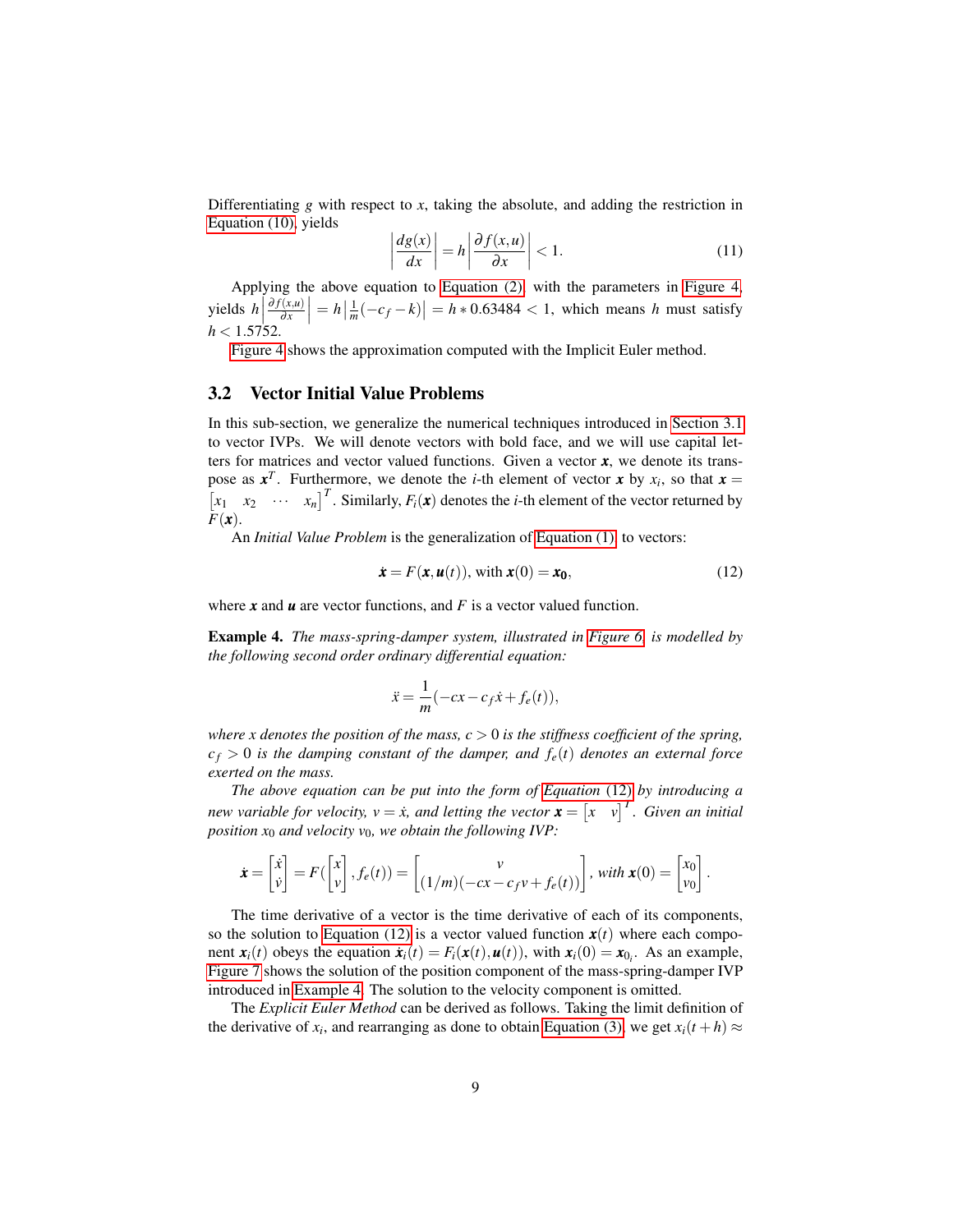

<span id="page-9-1"></span>Figure 6: Mass-spring-damper system.



<span id="page-9-2"></span>Figure 7: Position (and its approximations) over time of the mass-spring-damper system. Parameters are:  $h = 0.1, m = c = 1, c_f = 10^{-4}, f_e(t) = 0, \mathbf{x}_0 = \begin{bmatrix} 1 & 0 \end{bmatrix}^T$ .

 $x_i(t) + F_i(\mathbf{x}(t), \mathbf{u}(t))h$ , for a small  $h > 0$ . This equation, applied to all components of **x**, can be put in matrix form:

<span id="page-9-4"></span>
$$
\mathbf{x}(t+h) \approx \mathbf{x}(t) + F(\mathbf{x}(t), \mathbf{u}(t))h, \text{ with } \mathbf{x}(0) = \mathbf{x}_0. \tag{13}
$$

The Implicit Euler Method can be derived analogously:

<span id="page-9-3"></span>
$$
\mathbf{x}(t+h) \approx \mathbf{x}(t) + F(\mathbf{x}(t+h), \mathbf{u}(t+h))h, \text{ with } \mathbf{x}(0) = \mathbf{x}_0. \tag{14}
$$

The condition in [Equation \(11\)](#page-8-3) for convergence of the direct iteration [\(Equation \(7\)\)](#page-6-3) used in combination with the implicit Euler method [\(Equation \(14\)\)](#page-9-3), also generalizes to the vector IVP [\(Equation \(12\)\)](#page-8-1) by replacing the absolute  $|\cdot|$  by a vector norm  $||\cdot||$ . It is a special case of the Contraction Mapping Theorem [\[24,](#page-30-6) Theorem 8.2.2].

## <span id="page-9-0"></span>3.3 Constructing Simulation Units

This subsection describes how the concepts introduced in the previous subsection can be used to construct simulation units.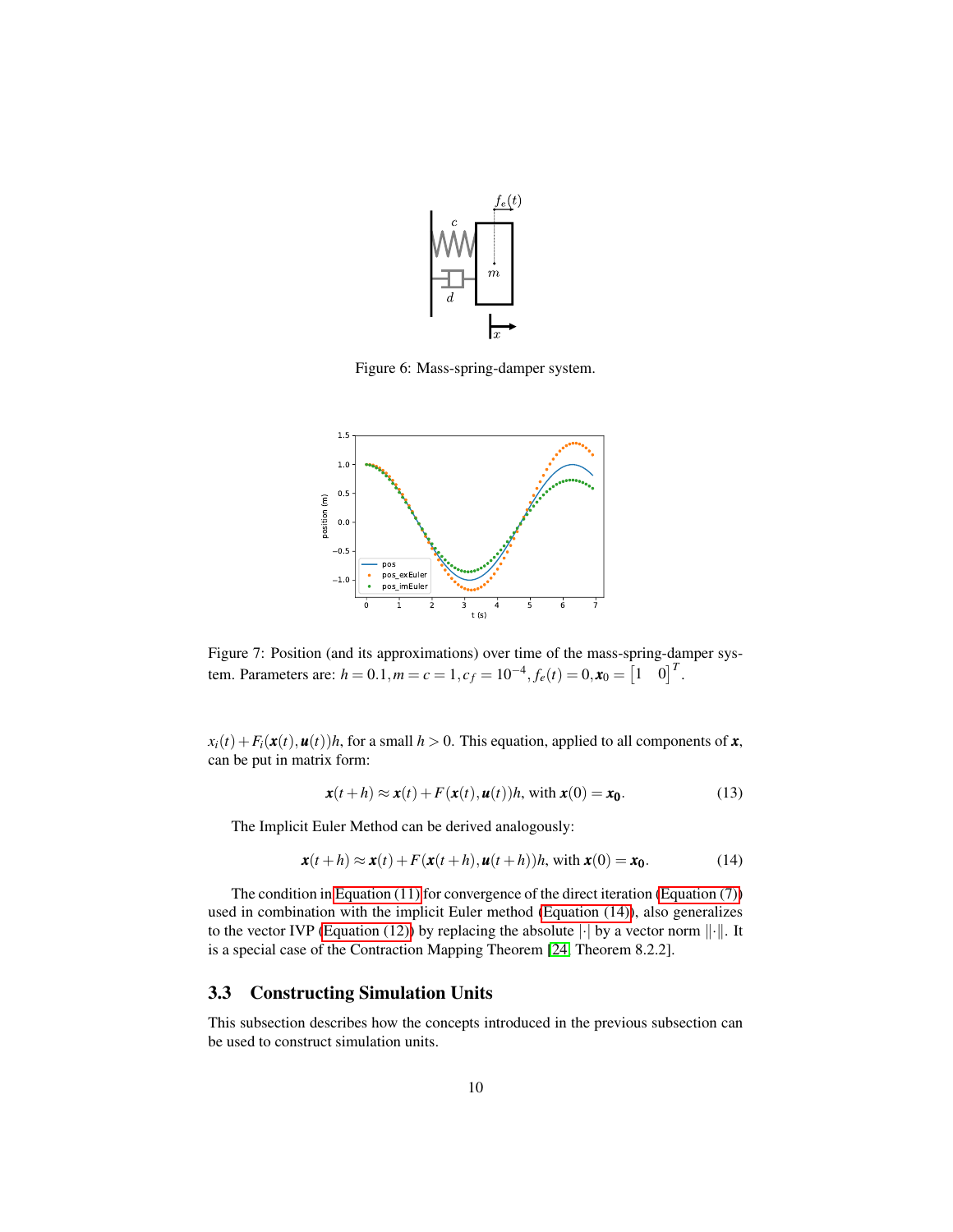Models are vector IVPs with output:

<span id="page-10-0"></span>
$$
\dot{\boldsymbol{x}} = F(\boldsymbol{x}, \boldsymbol{u}), \text{ with } \boldsymbol{x}(0) = \boldsymbol{x_0}, \text{ and}
$$
  

$$
\boldsymbol{y} = G(\boldsymbol{x}, \boldsymbol{u}), \qquad (15)
$$

where *y* denotes the output vector, and *G* the output function.

Solvers are numerical methods, such as the Euler methods introduced in [Equa](#page-9-4)[tions \(13\)](#page-9-4) and [\(14\).](#page-9-3)

To understand the role of input extrapolation functions, we need to recall the interactions between the orchestrator and each simulation unit (recall [Figure 2\)](#page-3-0).

In order to facilitate the explanation, let us make the following assumptions:  $H >$ 0 denotes the communication step size, kept the same throughout the co-simulation;  $t_i = iH$  denotes the simulated time at the *i*-th co-simulation step; and the orchestrator follows a Jacobi approach (see [Figure 3\)](#page-4-0). The other cases should be easy to understand once this one is clear.

Under the above assumptions, the orchestrator, at time  $t_i$ , constructs the input to the unit, denoted as  $u(t_i)$ , and then asks the unit to compute until the time  $t_{i+1} = t_i + H$ .

Between times  $t_i$  and  $t_{i+1}$ , the unit will iteratively approximate the state of the model, only taking into account the inputs  $u(t_i)$ ,  $u(t_{i-1})$ ,  $u(t_{i-2})$ ,... that it has received in the past. As such, the numerical solver employed in the simulation unit is actually solving a modified version of [Equation \(15\):](#page-10-0)

$$
\dot{\boldsymbol{x}} = F(\boldsymbol{x}, \tilde{\boldsymbol{u}}(t)), \text{ with } \boldsymbol{x}(t_i) = \boldsymbol{x_i}, \text{ and } t \in [t_i, t_{i+1}],
$$
\n(16)

where  $\tilde{u}(t)$  is an approximation of  $u(t)$  in the interval  $t \in [t_i, t_{i+1}]$ , built from input samples computed by the orchestrator in the previous co-simulation steps:  $u(t_i)$ ,  $u(t_{i-1})$ ,  $u(t_{i-2}), \ldots$ 

In this interval, the goal of the simulation unit is to estimate  $\mathbf{x}(t_{i+1})$ , so that the output  $y(t_{i+1})$  of the model (recall [Equation \(15\)\)](#page-10-0) can be computed and given to the orchestrator. Since the output  $y(t_{i+1})$  at time  $t_{i+1}$  may depend on the input  $u(t_{i+1})$  at time  $t_{i+1}$ , it can be estimated in two ways, depending on the *output reactivity* of the simulation unit:

**Output reactive:** using the input  $u(t_{i+1})$  given by the orchestrator, that is,

$$
\mathbf{y}(t_{i+1}) = G(\mathbf{x}(t_{i+1}), \mathbf{u}(t_{i+1})),
$$

Output delayed: using the approximation of the input, that is,

$$
\mathbf{y}(t_{i+1}) = G(\mathbf{x}(t_{i+1}), \tilde{\mathbf{u}}(t_{i+1})).
$$

Regardless of how the output is computed, it can be the case that the numerical method being used internally in the simulation unit from time  $t_i$  to  $t_{i+1}$ , is implemented in a way that requires the availability of the input at time  $t_{i+1}$ . Formally, this means the state  $\mathbf{x}(t_{i+1})$  at the next communication time is estimated as

$$
\boldsymbol{x}(t_{i+1}) = \delta(\boldsymbol{x}(t_i), \boldsymbol{u}(t_{i+1}), \boldsymbol{u}(t_i), \boldsymbol{u}(t_{i-1}), \ldots), \text{ with } \boldsymbol{x}(0) = \boldsymbol{x_0}, \tag{17}
$$

where  $\delta$  encodes the construction of the input extrapolation function, and the iterative application of the numerical method, starting from state  $\mathbf{x}(t_i)$  until state  $\mathbf{x}(t_{i+1})$ . The units employing these methods are denoted as *input reactive*.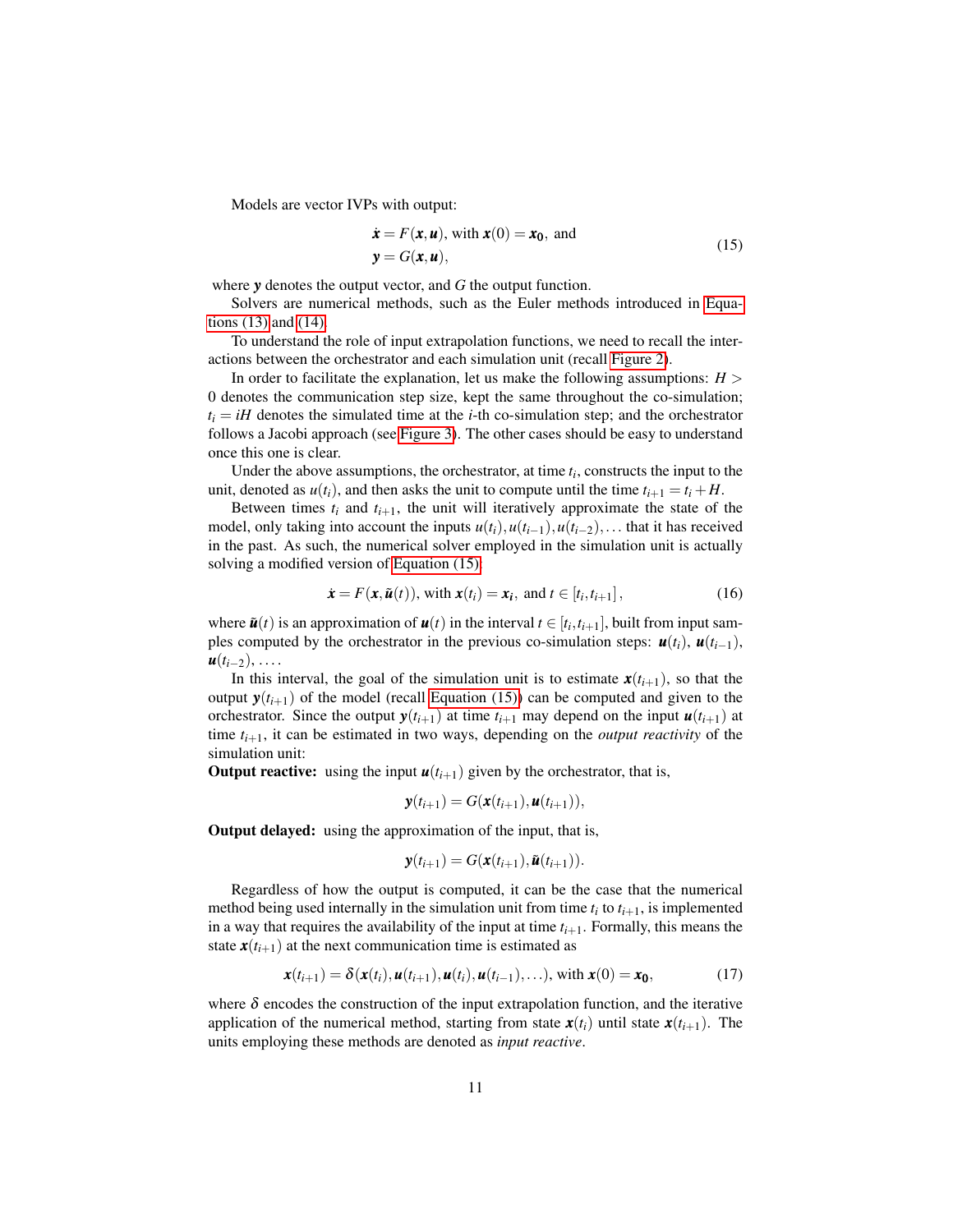In contrast, simulation units are *input delayed* when they do not require the input at time  $t_{i+1}$  in order to estimate  $\mathbf{x}(t_{i+1})$ :

$$
\boldsymbol{x}(t_{i+1}) = \delta(\boldsymbol{x}(t_i), \boldsymbol{u}(t_i), \boldsymbol{u}(t_{i-1}), \ldots), \text{ with } \boldsymbol{x}(0) = \boldsymbol{x_0}. \tag{18}
$$

[Table 3](#page-11-0) summarizes the types of simulation units.

<span id="page-11-0"></span>Table 3: Types of Simulation Units.

|                       | <b>Output Reactive</b>                                                       | <b>Output Delayed</b>                                                        |
|-----------------------|------------------------------------------------------------------------------|------------------------------------------------------------------------------|
| <b>Input Reactive</b> | $\mathbf{x}(t_{i+1}) = \delta(\mathbf{x}(t_i), \mathbf{u}(t_{i+1}), \ldots)$ | $\mathbf{x}(t_{i+1}) = \delta(\mathbf{x}(t_i), \mathbf{u}(t_{i+1}), \ldots)$ |
|                       | $\mathbf{y}(t_{i+1}) = G(\mathbf{x}(t_{i+1}), \mathbf{u}(t_{i+1}))$          | $\mathbf{y}(t_{i+1}) = G(\mathbf{x}(t_{i+1}), \mathbf{u}(t_i))$              |
| <b>Input Delayed</b>  | $\mathbf{x}(t_{i+1}) = \delta(\mathbf{x}(t_i), \mathbf{u}(t_i), \ldots)$     | $\mathbf{x}(t_{i+1}) = \delta(\mathbf{x}(t_i), \mathbf{u}(t_i), \ldots)$     |
|                       | $\mathbf{y}(t_{i+1}) = G(\mathbf{x}(t_{i+1}), \mathbf{u}(t_{i+1}))$          | $\mathbf{y}(t_{i+1}) = G(\mathbf{x}(t_{i+1}), \mathbf{u}(t_i))$              |

Note that the kind of simulation unit may impose a specific interaction pattern with the orchestrator. For example, simulation units that are input reactive cannot be interacted with with a Jacobi approach. The formal definition of simulation units will be given in [Section 4.4,](#page-14-0) when a more rigorous definition of co-simulation scenario is given.

### 3.4 Summary and Further Reading

This section presented the most basic numerical methods for the simulation of IVPs. For an introduction to more advanced methods, we recommend [\[9\]](#page-29-2), and for an in-depth mathematical treatment of these, we recommend [\[35\]](#page-31-3). For an overview of modeling with differential equations, see [\[8\]](#page-29-3). For an introduction to dynamical systems modeling and simulation, see [\[32\]](#page-31-4).

Methods for solving equations of the form  $x = F(x)$ , such as the successive substitution method, are given in, e.g., [\[5,](#page-29-4) Chapter 2]. The alternative derivations of the Euler method, see [\[11,](#page-29-5) Section 5.2]. More details about the derivation of [Equation \(10\)](#page-7-4) can be found in [\[5,](#page-29-4) Theorem 2.4], and its generalization can be found in [\[24,](#page-30-6) Theorem 8.2.2]. The formal definitions of simulation units, and their types, are based in [\[15\]](#page-30-7).

## 4 Basics of Co-simulation

In this section, we show how co-simulation arises naturally out of the need to use specialized numerical methods for different parts of a given IVP. To exemplify this, we start by introducing a running example. Then, after showing that it is difficult to simulate the running example using the previously introduced numerical methods, we introduce a new numerical method that can be used to simulate only a part of the example. Then we introduce co-simulation as a technique that allows the new numerical method to be combined with the previous ones. Finally, we provide an overview of more advanced techniques that can improve the co-simulation.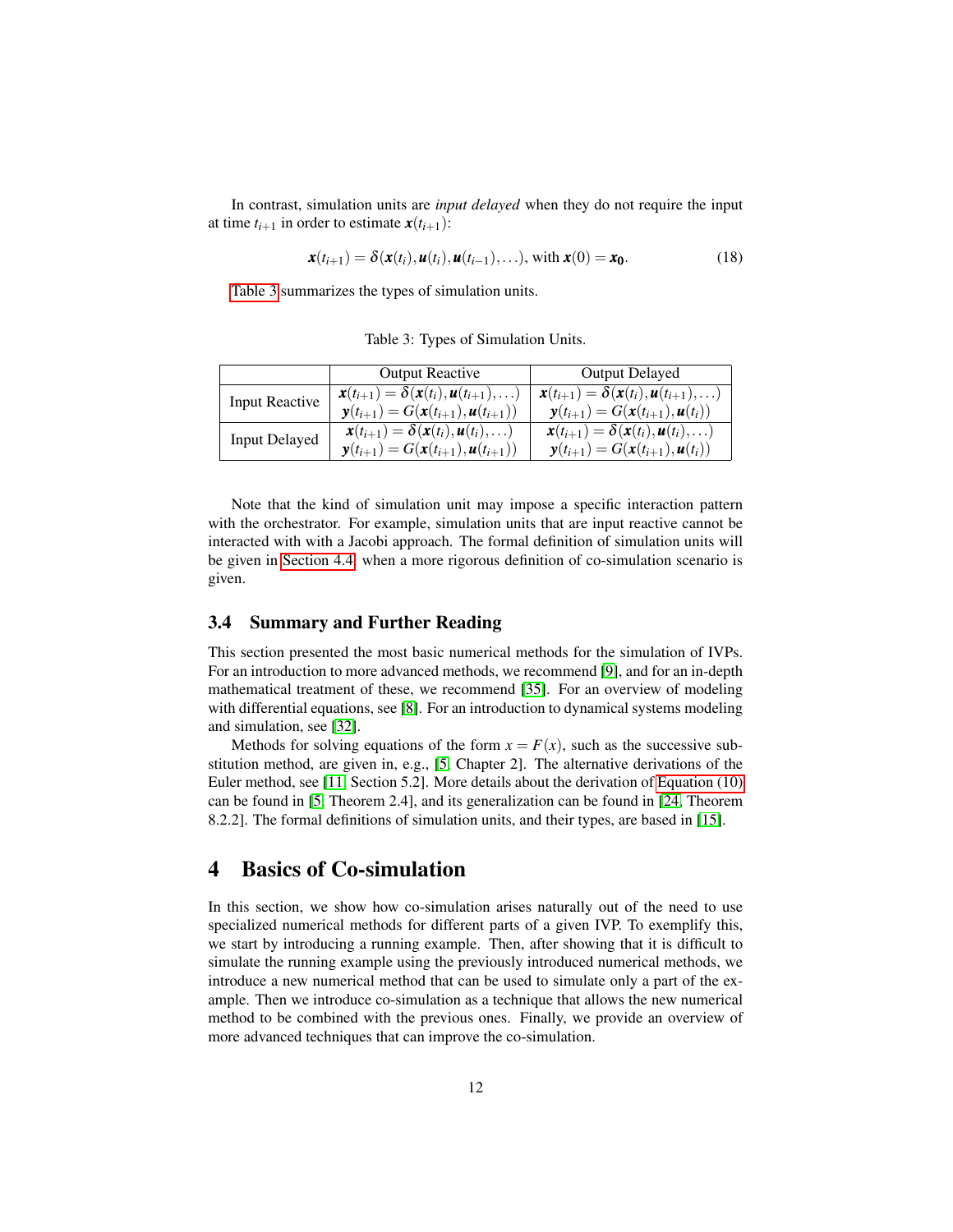## 4.1 Motivating Example

Inspired by the work in [\[2\]](#page-29-6), we intend to simulate the forces on the body of a passenger in a moving car. To keep it simple<sup>[2](#page-12-0)</sup>, and to combine the models already introduced in [Examples 1](#page-4-3) and [4,](#page-8-2) we model the passenger as two coupled mass-spring-damper systems, representing the head and torso, and the vibrations of the motor as a massspring system.



<span id="page-12-1"></span>Figure 8: Running example of passenger in an accelerating car with motor vibrations.

<span id="page-12-2"></span>Example 5. *The IVP of a passenger in an accelerating car, illustrated in [Figure 8,](#page-12-1) is given by:*

$$
motor: \ddot{x}_{motor} = -c_m x_{motor}
$$
  
\n
$$
car: (m_c + m_h + m_b)\ddot{x}_{car} = k_c(v_d - \dot{x}_{car}) + a_c x_{motor} - d_c \dot{x}_{car}
$$
  
\n
$$
torso: m_i \ddot{x}_{torso} = F_h - c_l x_{torso} - d_l \dot{x}_{torso} - m_l \ddot{x}_{car}
$$
  
\n
$$
head: m_h \ddot{x}_{head} = -F_h - m_h \ddot{x}_{car}
$$
  
\n
$$
coupling head & torso: F_h = c_h(x_{head} - x_{torso}) + d_h(\dot{x}_{head} - \dot{x}_{torso}),
$$

(19)

*where the initial and parameter values are:*

$$
motor: c_m = 10^4(m/s), x_{motor}(0) = 1, \dot{x}_{motor}(0) = 0
$$
  
\n
$$
car: m_c = 1576(kg), d_c = 0.5, k_c = 10^3, v_d = 40(m/s), a_c = 5 \times 10^4, \dot{x}_{car}(0) = 0
$$
  
\n
$$
torso: m_t = 75(kg), c_t = 10^5, d_t = 10^5, x_{torso}(0) = 0, \dot{x}_{torso}(0) = 0
$$
  
\n
$$
head: m_h = 5(kg), c_h = 10^6, d_h = 10^4, x_{head}(0) = 0, \dot{x}_{head}(0) = 0
$$
\n(20)

The model introduced in the above example can be put in matrix form as in [Equa](#page-25-0)[tion \(29\).](#page-25-0) Therefore, its analytical solution can be computed as detailed in [Appendix B.1.](#page-24-0) The analytical solution, along its approximation computed with the explicit Euler, is shown in [Figure 9.](#page-13-0)

<span id="page-12-0"></span> $2$ For more details about modeling the human body, see [\[9,](#page-29-2) Chapter 5] for an introduction, and [\[2\]](#page-29-6).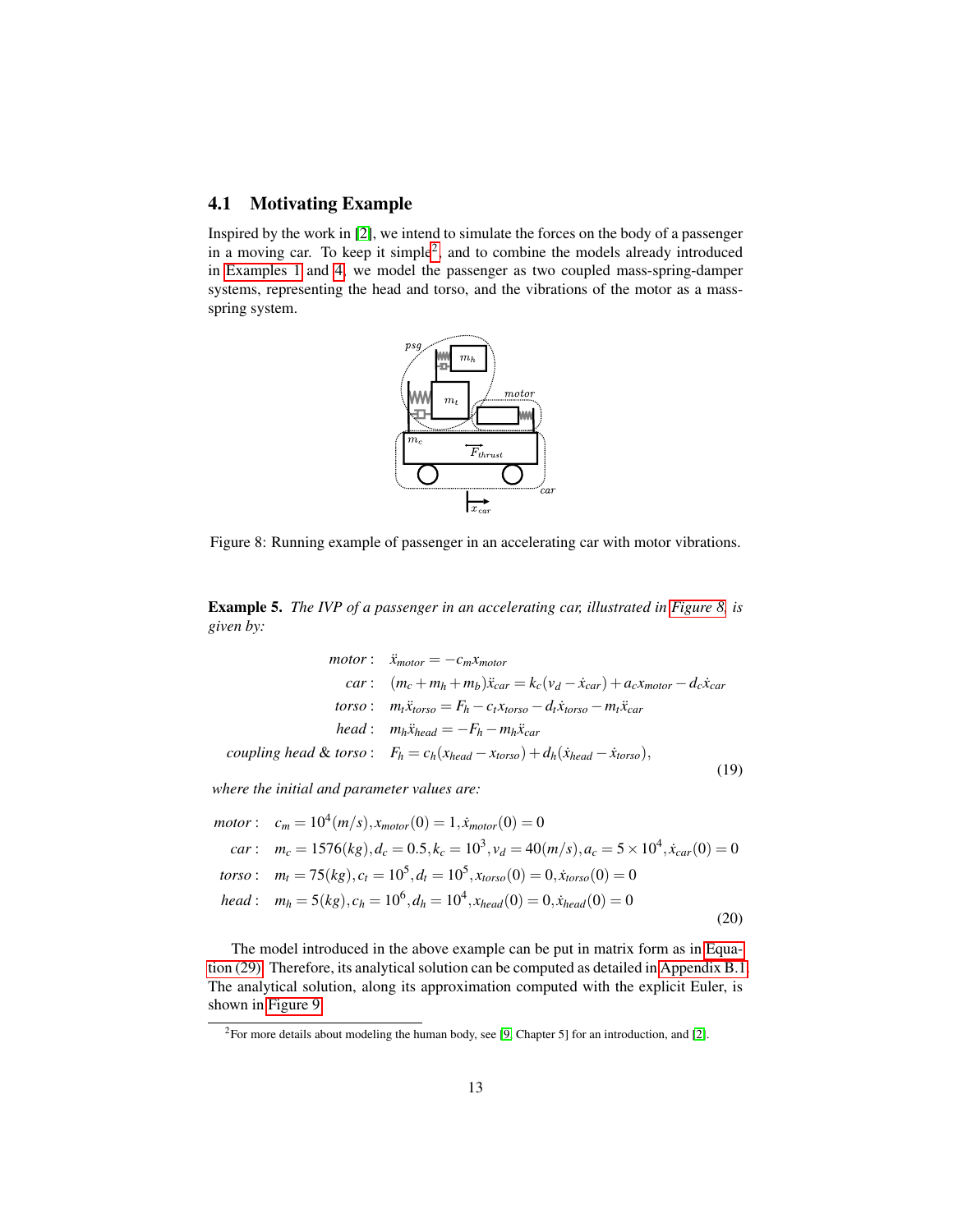

<span id="page-13-0"></span>Figure 9: Analytical solution and approximation of the IVP in [Example 5.](#page-12-2) The step size  $h = 10^{-4} s$ . The other variables are omitted.

Clearly, the approximation for this example is not satisfactory. This is because the explicit Euler method is not appropriate to simulate the *motor* sub-system. To see why, note that the equations governing  $x_m$  in [Example 5](#page-12-2) are the same as the ones introduced in [Example 8,](#page-23-0) with  $c_f = 0$  and  $c = c_m$ , which means that the Euler method is numerically unstable for this subsystem.

### 4.2 Specialized Numerical Methods

The mass-spring is part of a more general class of problems called second derivative IVPs.

*Second derivative IVPs* have the form:

<span id="page-13-1"></span>
$$
\ddot{\boldsymbol{x}} = F(\boldsymbol{x}, \boldsymbol{u}), \text{ with } \boldsymbol{x}(0) = \boldsymbol{x_0}, \text{ and } \dot{\boldsymbol{x}}(0) = \boldsymbol{v_0}, \tag{21}
$$

and these typically show up in IVPs over equations modeling physical systems where energy is conserved [\[9,](#page-29-2) Chapter 5].

Instead of converting the above IVP to a first order one (as illustrated in [Example 4\)](#page-8-2),

there are numerical methods that take advantage of the special structure of this problem. *Godunov's method* computes the approximated solution to the second derivative

IVP in [Equation \(21\)](#page-13-1) using the following iteration:

<span id="page-13-3"></span>
$$
\mathbf{x}(t+h) \approx 2\mathbf{x}(t) - \mathbf{x}(t-h) + F(\mathbf{x}(t), \mathbf{u}(t))h^2
$$
, with  $\mathbf{x}(0) = \mathbf{x}_0$  and  $\mathbf{x}(h) = \mathbf{x}_h$ , (22)

where  $x_h$  is given. At time  $t$ , this method requires access to two previously computed approximations  $(x(t)$  and  $x(t-h)$ , which it can only be used from  $t = 2$  onward. Fortunately, at this time, the value  $x(h)$  can be computed using other numerical methods. Godunov's method is an example of a *multi-step numerical method* [\[35,](#page-31-3) Chapter III].

As an example, the bottom plot of [Figure 11](#page-17-0) shows the motor vibrations computed with Godunov's method.

Despite the good performance of Godunov's method to simulate the mass-spring subsystem of [Example 5,](#page-12-2) it cannot be used as is to simulate the complete  $IVP<sup>3</sup>$  $IVP<sup>3</sup>$  $IVP<sup>3</sup>$ , as it

<span id="page-13-2"></span> $3$ It is possible to adapt Godunov's method to simulate IVPs that involve the first derivative (see, e.g., [\[9,](#page-29-2) Section 5.5]).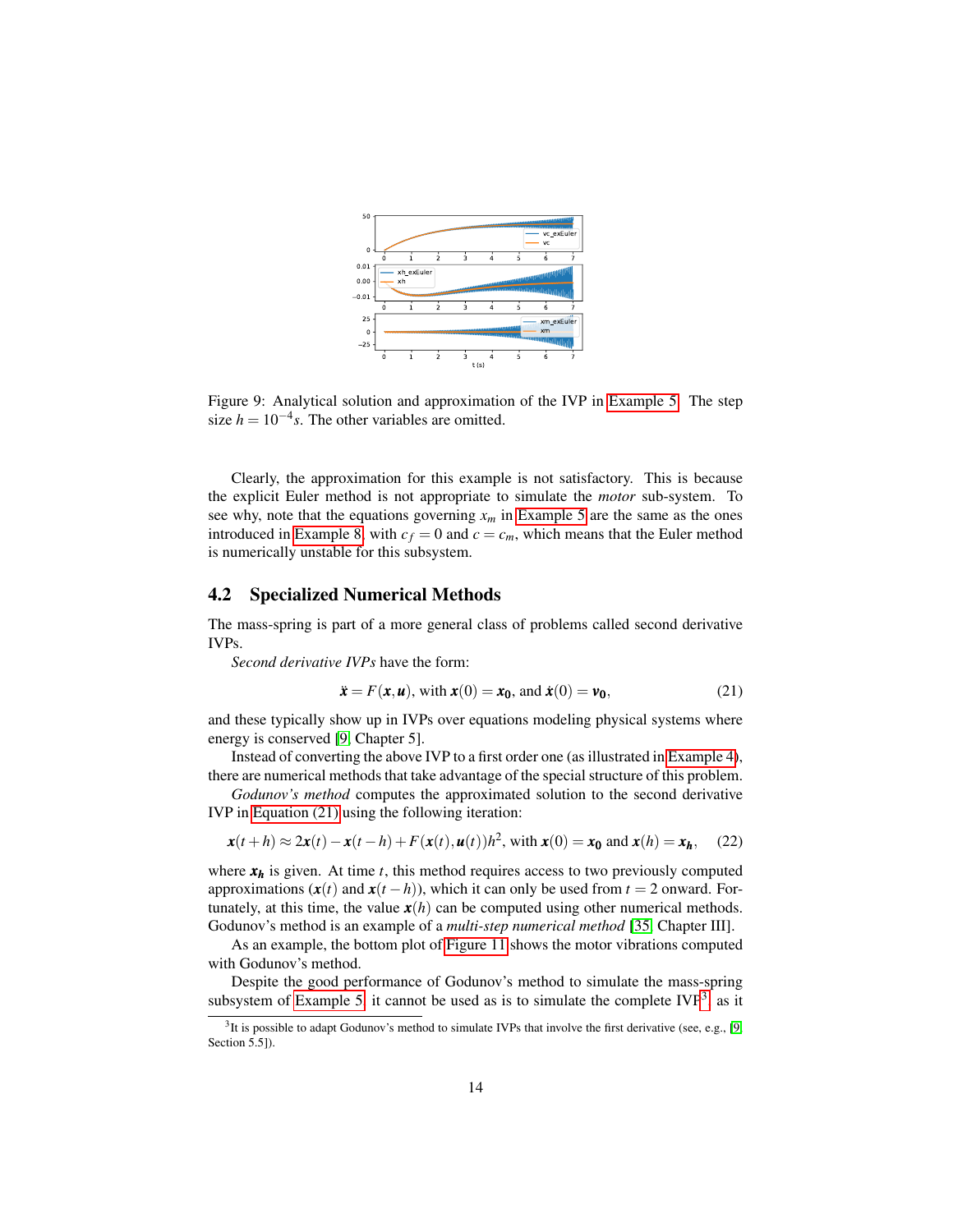does not have the form of [Equation \(21\).](#page-13-1) In the following sub-sections, we show how to decouple the example into sub-problems, and solve each with the most appropriate numerical method.

## 4.3 Decoupling IVPs

In the light of the concepts introduced earlier, we can refine the definition of the concepts in [Figure 1.](#page-2-0)

Here, we define *Co-simulation* as a technique to couple numerical methods, each responsible for a part of the given IVP, in order to approximate the solution to that IVP.

The *configuration* of the co-simulation scenario is an assignment of values to the parameters that affect the co-simulation execution. For example, one such parameter is the co-simulation step size  $H > 0$ , which controls the points in time at which the numerical methods will exchange values (i.e., at multiples of *H*). The concrete set of parameters depend on the co-simulation orchestrator so we do not detail them here. Each *model* represents an IVP, and all models represent a decomposition of the system under study, which we consider to be an IVP as well<sup>[4](#page-14-1)</sup>.

<span id="page-14-3"></span>Example 6. *An example co-simulation scenario for the IVP introduced in [Example 5](#page-12-2) is summarized in [Figure 10.](#page-14-2) The vibrations of the car are approximated using the Godunov's method [\(Equation](#page-13-3)* (22)*), and the other two parts are simulated with the Explicit euler method.*



<span id="page-14-2"></span>Figure 10: Co-simulation scenario described in [Example 6.](#page-14-3)

### <span id="page-14-0"></span>4.4 Orchestration

The algorithm that processes the co-simulation scenario and coordinates the execution of the simulation units is called the *orchestrator*[5](#page-14-4) . In this sub-section, we introduce the *Gauss Seidel* and *Jacobi* orchestration algorithms, named after the analogous techniques to solve linear systems. To explain these methods, we need to first detail the elements that comprise a co-simulation scenario.

<span id="page-14-1"></span><sup>&</sup>lt;sup>4</sup>There are examples of co-simulations where the original model is not an IVP, but instead is a differential algebraic system. See [\[18,](#page-30-8) [7,](#page-29-7) [21,](#page-30-9) [3\]](#page-29-8).

<span id="page-14-4"></span><sup>&</sup>lt;sup>5</sup>The orchestrator is also known as the master, or coordinator.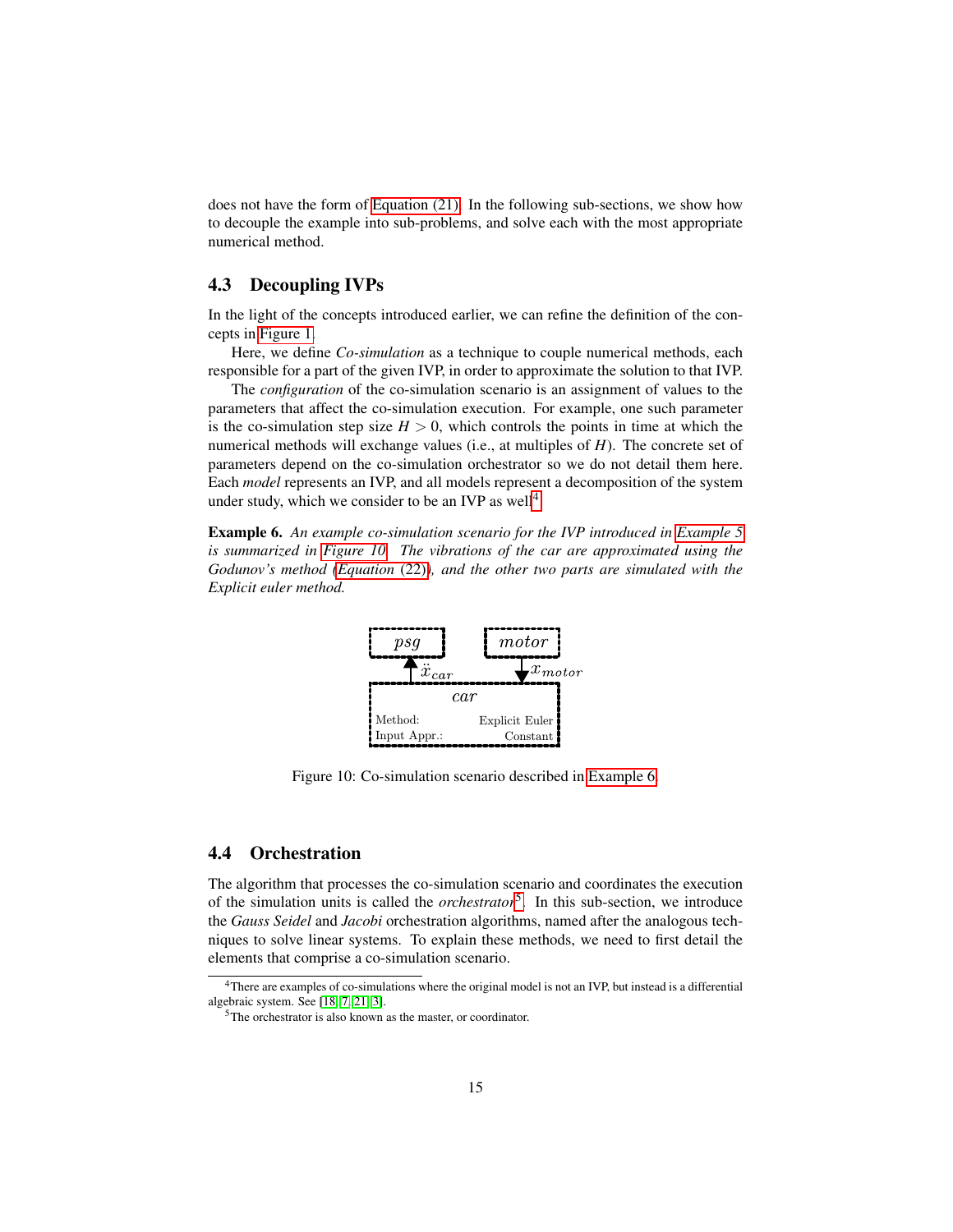Let  $H > 0$  denote the given communication time step. We denote the *i*-th communication time as  $t_i = iH$ . We say that the *i*-th step of the co-simulation is finished when all the numerical methods have computed their solutions up to, and including, time *t<sup>i</sup>* .

Each model is associated with a reference  $w \in D$ , where *D* is a set of all model names. The model *w* is an IVP with output:

$$
\dot{\boldsymbol{x}}_{[w]} = F_{[w]}(\boldsymbol{x}_{[w]}, \boldsymbol{u}_{[w]}), \text{ with } \boldsymbol{x}_{[w]}(0) = \boldsymbol{x}_{0_{[w]}}, \text{ and} \n\boldsymbol{y}_{[w]} = G_{[w]}(\boldsymbol{x}_{[w]}, \boldsymbol{u}_{[w]}),
$$
\n(23)

where  $\mathbf{y}_{[w]}$  denotes the output vector, and  $G_{[w]}$  the output function.

As described in [Section 3.3,](#page-9-0) the input function  $\mathbf{u}_{[w]}(t)$  is an approximation (i.e., extrapolation or interpolation) constructed from samples of the outputs of other models. We will denote the set of models whose output is used to construct the input  $\mathbf{u}_{[w]}(t)$ , as  $S_{[w]} \subseteq D$ , standing for *Source models*. With this notation, for  $t \in [t_i, t_{i+1}]$ , the input  $u_{[w]}(t)$  is constructed from the samples of the outputs of every model  $v \in S_{[w]}$  at the current and previous co-simulation steps. The number of samples needed depend on the concrete approximation technique.

We will use *w* to refer both to the model and the simulation unit, when there is no ambiguity.

Roughly, the task of the orchestrator at time  $t_i$  is to provide the output samples that each unit *w* needs, and ask the unit to approximate the value of  $\mathbf{y}_{[w]}(t_{i+1})$ . Therefore, the orchestrator needs to distinguish units according to not only which samples are required to construct their input functions (input reactive or delayed), but also whether their output functions require actual values for inputs or not (output delayed or reactive). We now describe formally each type of simulation units introduced in [Table 3.](#page-11-0)

A unit *w* is *input reactive* if, at any  $t \in [t_i, t_{i+1}]$ , there is at least one  $v \in S_{[w]}$  such that the input  $\mathbf{u}_{[w]}(t)$  depends on the value of  $\mathbf{y}_{[v]}$  at time  $t_{i+H}$ . Otherwise, *w* is *input delayed*.

A unit *w* is *output reactive* if at any time  $t_i$ , there is at least one  $v \in S_{[w]}$  such that the computation of the output  $\mathbf{y}_{[w]}(t_i)$  requires the value of  $\mathbf{y}_{[v]}$  at  $t_i$ . Otherwise, *w* is *output delayed*. Note that the output function *G*[*w*] may still depend on the input for a unit *w* that is *output delayed*: it just means that the unit will employ the input approximation in place of the actual input.

The reactivity properties can be seen as contracts between the simulation units and the orchestration algorithm. These are specific to how the simulation units are implemented, and not to the sub-models themselves. In order words, the same sub-model may be implemented differently in different simulation units.

#### <span id="page-15-0"></span>4.4.1 Gauss-Seidel Orchestrator

With the above classification, the Gauss-Seidel orchestrator can determine which outputs are used to compute which inputs, and at which times. This allows it to sort the execution of the units, so that the output samples on which they depend are always available.

At the *i*-th co-simulation step, a unit *w* must be executed after unit *v* if  $v \in S_{[w]}$  and w is (input or output) reactive.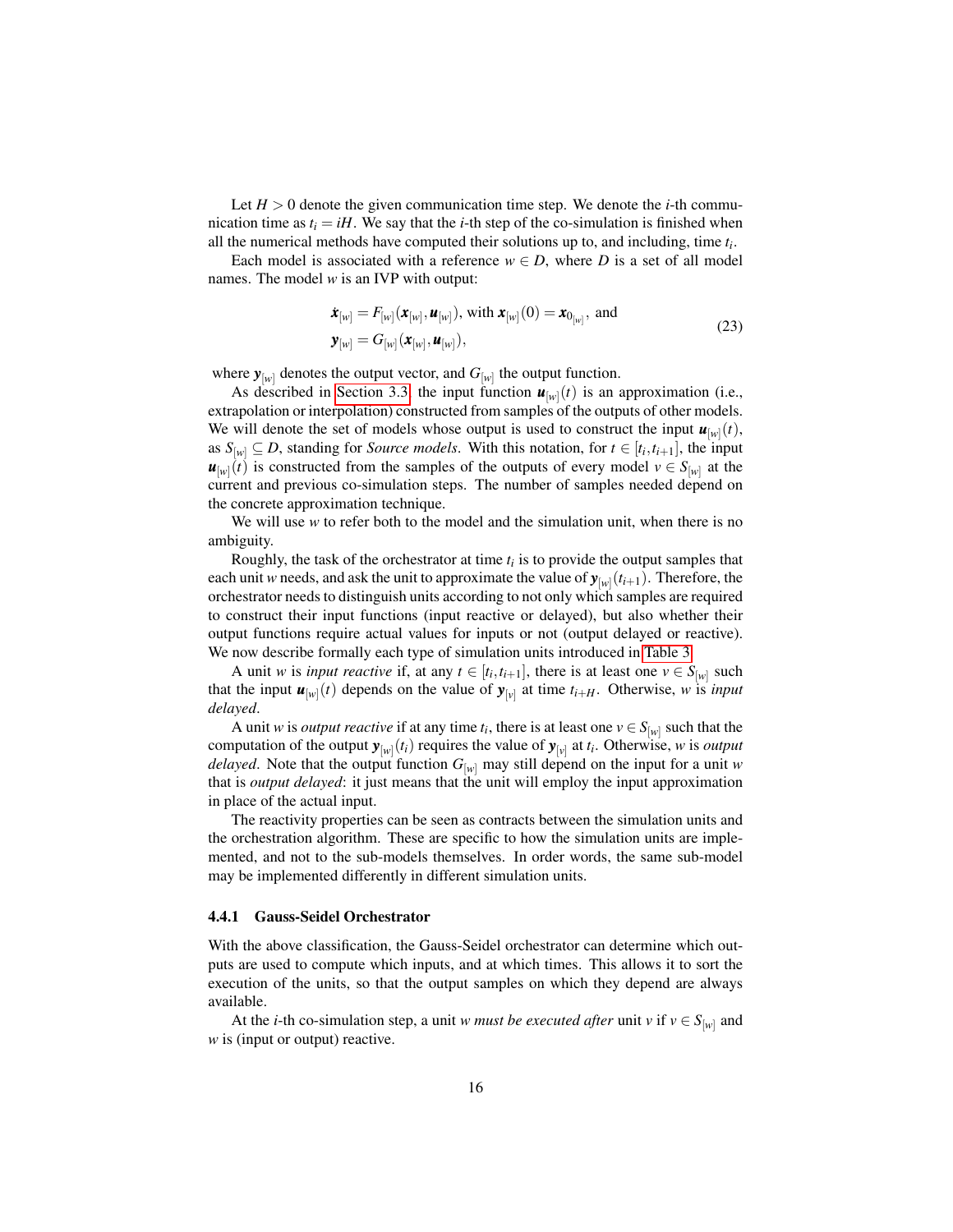To keep the orchestrator simple we assume that the units can always be sorted. In [Section 4.4.3](#page-17-1) we relax this assumption.

We denote the order with a map  $\sigma : \mathbb{N} \to D$ , that returns the unit reference  $\sigma(j)$  that is the *j*-th in the order. For example, the unit  $\sigma(1)$  is the first.

Under these assumptions and notation, the Gauss-Seidel orchestrator is summa-rized in [Algorithm 1.](#page-16-0) Function  $C_w\left(\left\{\textbf{y}_{[v]}|v \in S_{[w]}\right\}\right)$  computes the input sample of unit *w* from the output samples of its sources. The function getOutput(*w*,  $uc_{[w]}$ ) asks unit *w* to compute the output, optionally using the value in the variable  $uc_{[w]}$  Likewise, function doStep $(w, H, \boldsymbol{uc}_{[w]}, \boldsymbol{up}_{[w]})$  asks unit  $w$ , assumed to be in state  $\boldsymbol{x}_{[w]}(t)$ , to compute the value  $\mathbf{x}_{|\mathcal{W}|}(t+H)$ , using either one of the variables provided, depending on its type (i.e., use  $uc_{[w]}$  if the unit is input reactive, or use  $up_{[w]}$  otherwise). Any other previous inputs the unit may require are assumed to be stored in its internal state (collected from previous calls to the doStep function.

Algorithm 1: Gauss-seidel orchestrator. See [Figure 3.](#page-4-0)

<span id="page-16-0"></span>

|                                                                                                            | <b>Data:</b> The stop time T, a communication step size $H$ , a co-simulation scenario with unit references |
|------------------------------------------------------------------------------------------------------------|-------------------------------------------------------------------------------------------------------------|
| D, and their order $\sigma$ .                                                                              |                                                                                                             |
| $t := 0$ ;                                                                                                 | // Simulation time                                                                                          |
| // Initialize variables                                                                                    |                                                                                                             |
| for $w \in D$ do                                                                                           |                                                                                                             |
| $uc_{[w]} := y_{[w]} := 0;$                                                                                | // Current I/O variables.                                                                                   |
| $up_{[w]} := 0;$                                                                                           | // Previous input variables.                                                                                |
| end                                                                                                        |                                                                                                             |
| // Compute initial outputs                                                                                 |                                                                                                             |
| for $j = 1, \ldots,  D $ do                                                                                |                                                                                                             |
| $w := \sigma(j);$                                                                                          |                                                                                                             |
| $\bm{u} \bm{c}_{[w]} := C_w \left( \left\{ \bm{y}_{[v]}   v \in S_{[w]} \right\} \right);$                 | // Compute input from set of sources.                                                                       |
| $\pmb{y}_{[w]} := \texttt{getOutput}(w, \pmb{uc}_{[w]});$                                                  | // Compute output.                                                                                          |
| $u p_{[w]} := u c_{[w]};$                                                                                  |                                                                                                             |
| end                                                                                                        |                                                                                                             |
| while $t < T$ do                                                                                           |                                                                                                             |
| for $j = 1, \ldots,  D $ do                                                                                |                                                                                                             |
| $w := \sigma(j);$                                                                                          |                                                                                                             |
| $ uc_{[w]} := C_w \left( \{ \mathbf{y}_{[v]}   v \in S_{[w]} \} \right);$                                  |                                                                                                             |
| $\label{eq:Gstepp} \begin{array}{ c } \texttt{doStep}(w, H, \pmb{uc}_{[w]}, \pmb{up}_{[w]}) ; \end{array}$ | // Compute $\mathbf{x}_{[w]}(t+H)$ from $\mathbf{x}_{[w]}(t)$ and inputs.                                   |
| $\mathbf{y}_{[w]} := \texttt{getOutput}(w, \boldsymbol{uc}_{[w]})$ ;                                       |                                                                                                             |
| end                                                                                                        |                                                                                                             |
| for $w \in D$ do                                                                                           |                                                                                                             |
| $up_{[w]} := uc_{[w]};$                                                                                    | // Update previous input.                                                                                   |
| end                                                                                                        |                                                                                                             |
| $t := t + H$ :                                                                                             | // Advance time                                                                                             |
| end                                                                                                        |                                                                                                             |

[Figure 11](#page-17-0) shows the solution approximated with the co-simulation of [Example 6](#page-14-3) using [Algorithm 1.](#page-16-0)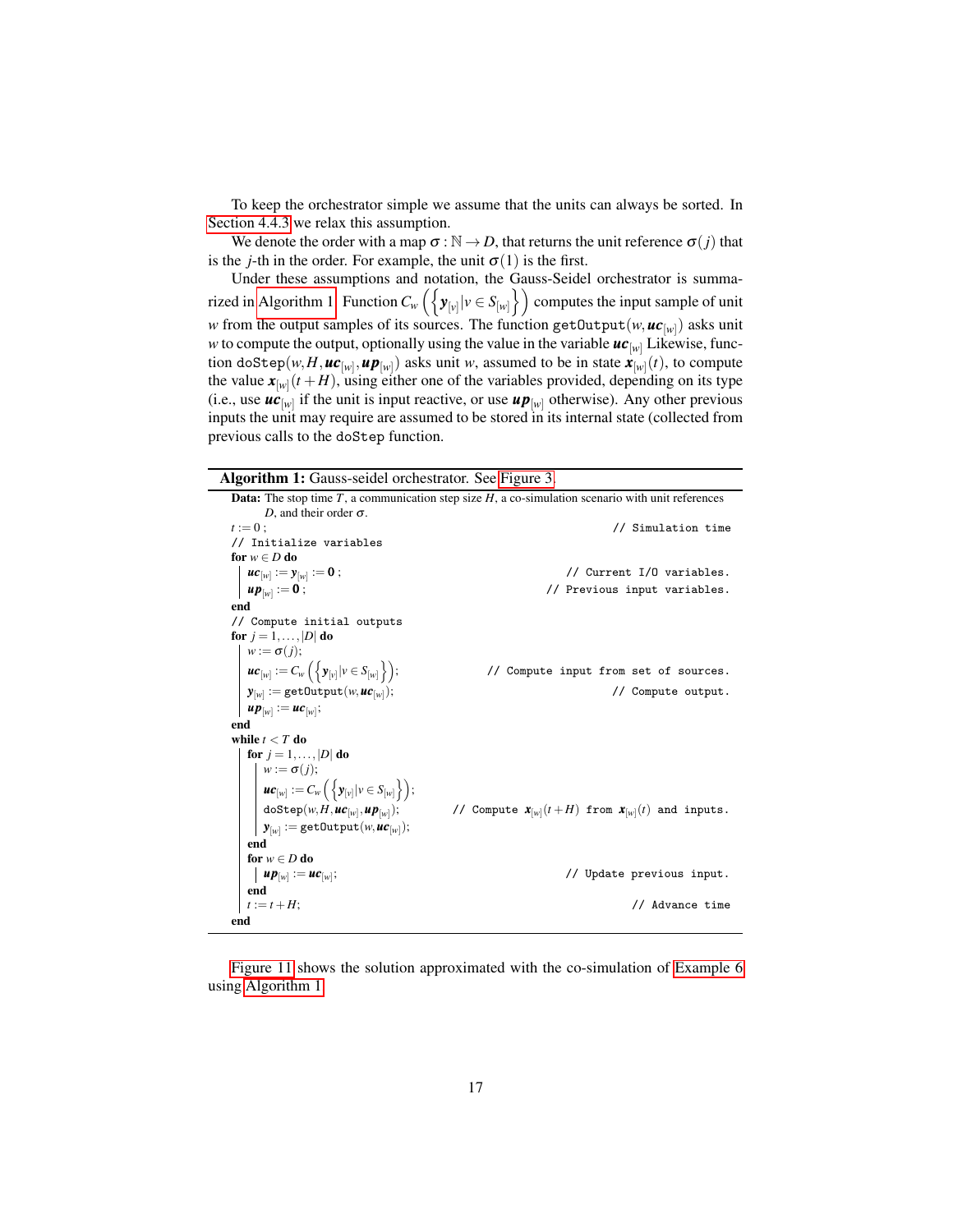

<span id="page-17-0"></span>Figure 11: Co-simulation of [Example 6.](#page-14-3)

### 4.4.2 Jacobi Orchestrator

The main difference between the Jacobi and Gauss-Seidel orchestrator lies in the fact that the Jacobi orchestrator assumes that every simulation unit is input delayed. This has a couple of consequences:

- There is no need to order the units for the execution of the doStep function. However, the units can still be output reactive/delayed, so the invocations of the getOutput functions still need to be sorted.
- There is no need to keep track of the previous inputs to each unit.

The Jacobi orchestrator is summarized in [Algorithm 2.](#page-18-0) Compared to the Gaussseidel orchestrator, the Jacobi is in general less accurate (due to the fact that units cannot use interpolation techniques), but can take advantage of parallelism.

#### <span id="page-17-1"></span>4.4.3 Implicit and Semi-Implicit Orchestrators

The Jacobi and Gauss-Seidel orchestration algorithms have iterative counterparts (recall [Figure 1\)](#page-2-0). An iterative orchestration algorithm will retry each co-simulation step multiple times. If the number of repetitions is fixed, then we say that the orchestration is *semi-implicit*. If, on the other hand, the co-simulation step is repeated until some criteria is met, then the orchestration is *implicit*.

In general, iterative techniques are useful when the non-iterative techniques fail to preserve the stability of the original IVP, or when there are algebraic loops in the cosimulation scenario. When there are algebraic loops, then the units cannot be sorted, as assumed in [Section 4.4.1.](#page-15-0)

We distinguish two kinds of algebraic loops in co-simulation  $[17, 21]$  $[17, 21]$ :  $\bullet$  output loops: the ones spanning just output variables; and  $\bullet$  state loops: the ones that include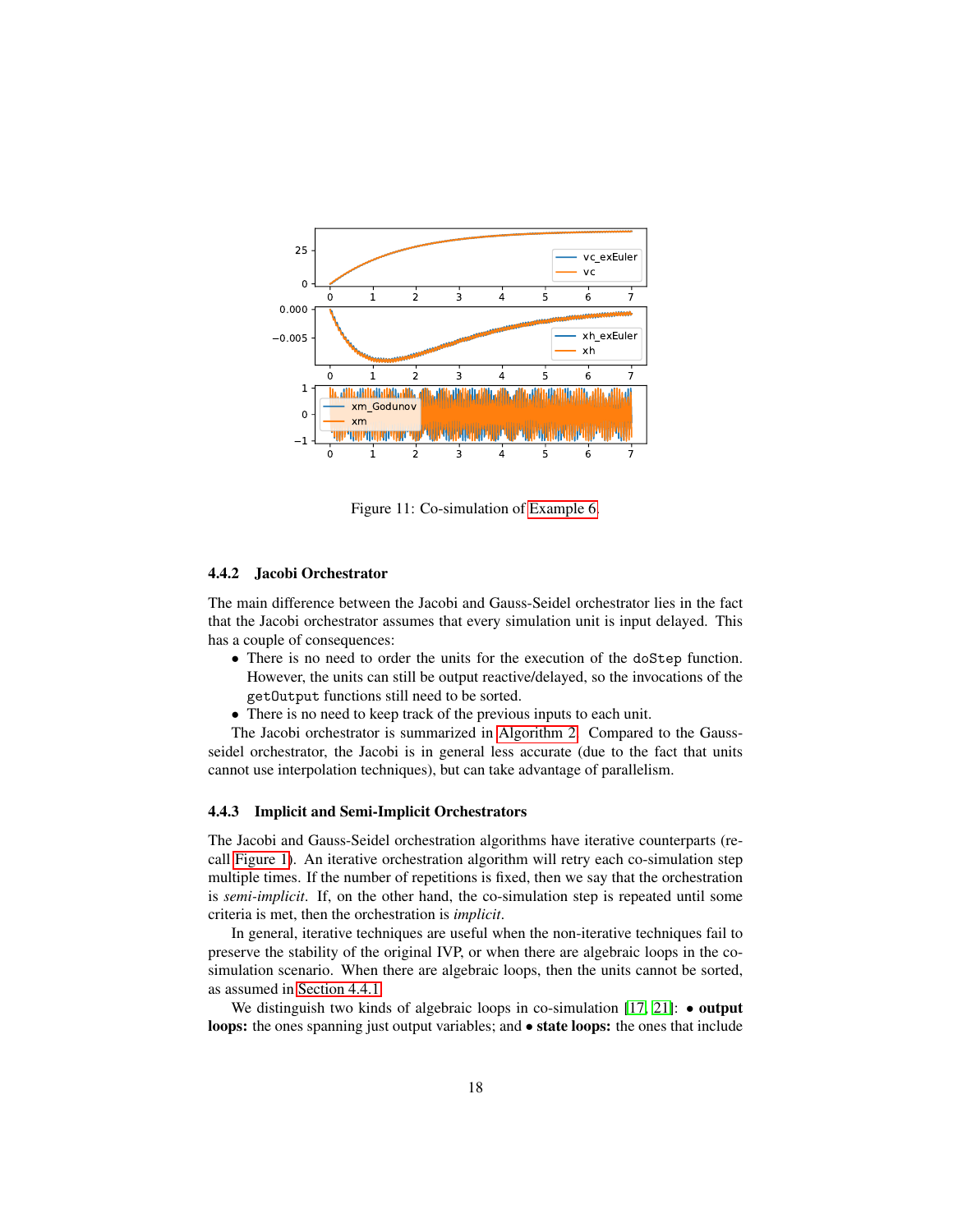Algorithm 2: Jacobi orchestrator. See [Figure 3.](#page-4-0)

<span id="page-18-0"></span>Data: The stop time *T*, a communication step size *H*, a co-simulation scenario with unit references *D*, and the order  $\sigma$  of their inputs. *t* := 0; // Simulation time // Initialize variables for  $w \in D$  do  $uc_{[w]} := y_{[w]}$ // Current I/O variables. end while  $t < T$  do // Compute outputs in order for  $j = 1, \ldots, |D|$  do  $w := \sigma(j);$  $uc_{[w]} := C_w \left( \left\{ \mathbf{y}_{[v]} | v \in S_{[w]} \right\} \right);$  $\boldsymbol{y}_{[w]} := \mathtt{getOutput}(w, \boldsymbol{uc}_{[w]});$ end for  $w \in D$  do  $\vert$  doStep(*w*, *H*, *uc*<sub>[*w*]</sub>); );  $\qquad \qquad \text{// Compute } x_{[w]}(t+H) \text{ from } x_{[w]}(t) \text{ and inputs.}$ end *t* := *t* +*H*; // Advance time end

state variables as well. Output loops arise when there is an output of a simulation unit that depends (through the couplings of the co-simulation scenario) on itself, while state loops happen when the state of an input reactive simulation unit depends on itself.

To illustrate these, we introduce a directed graph based notation to represent dependencies. Each vector of outputs/inputs/state is represented as one node. The edges are drawn as follows:

- whenever an output vector depends on an input or state vector, an edge is drawn between the corresponding nodes;
- when an input depends—through the couplings of a co-simulation scenario—on an output, an edge is drawn between the corresponding nodes.
- when the state evolution function uses an input interpolation approximation (that is, when the unit is input reactive), then an edge is drawn between the input node and the state node.

[Figure 12](#page-19-0) shows an abstract example co-simulation scenario illustrating the different dependencies.

With the dependency relationship introduced, the algebraic loops give rise to cycles in the graph. If a cycle has nodes that correspond to a state vector, then it is a state loop. Otherwise, it is an output loop. These algebraic loops are highlighted in [Figure 12.](#page-19-0)

[Algorithm 3](#page-20-0) illustrates the iterative version of the Gauss-seidel orchestrator. Function hasConverged encodes the test for convergence, which can either count a fixed number of iterations (semi-implicit method), or check whether the output values have converged (implicit method). The rollback function reverts the state of the simulation unit to the one before the most recent call to the doStep function. Contrarily to its non-iterative counterpart, the order used in this algorithm does not necessarily reflect the dependencies between simulation units: it is merely an order defined by the user.

The iterative version of the Jacobi algorithm is similar, so we omit it.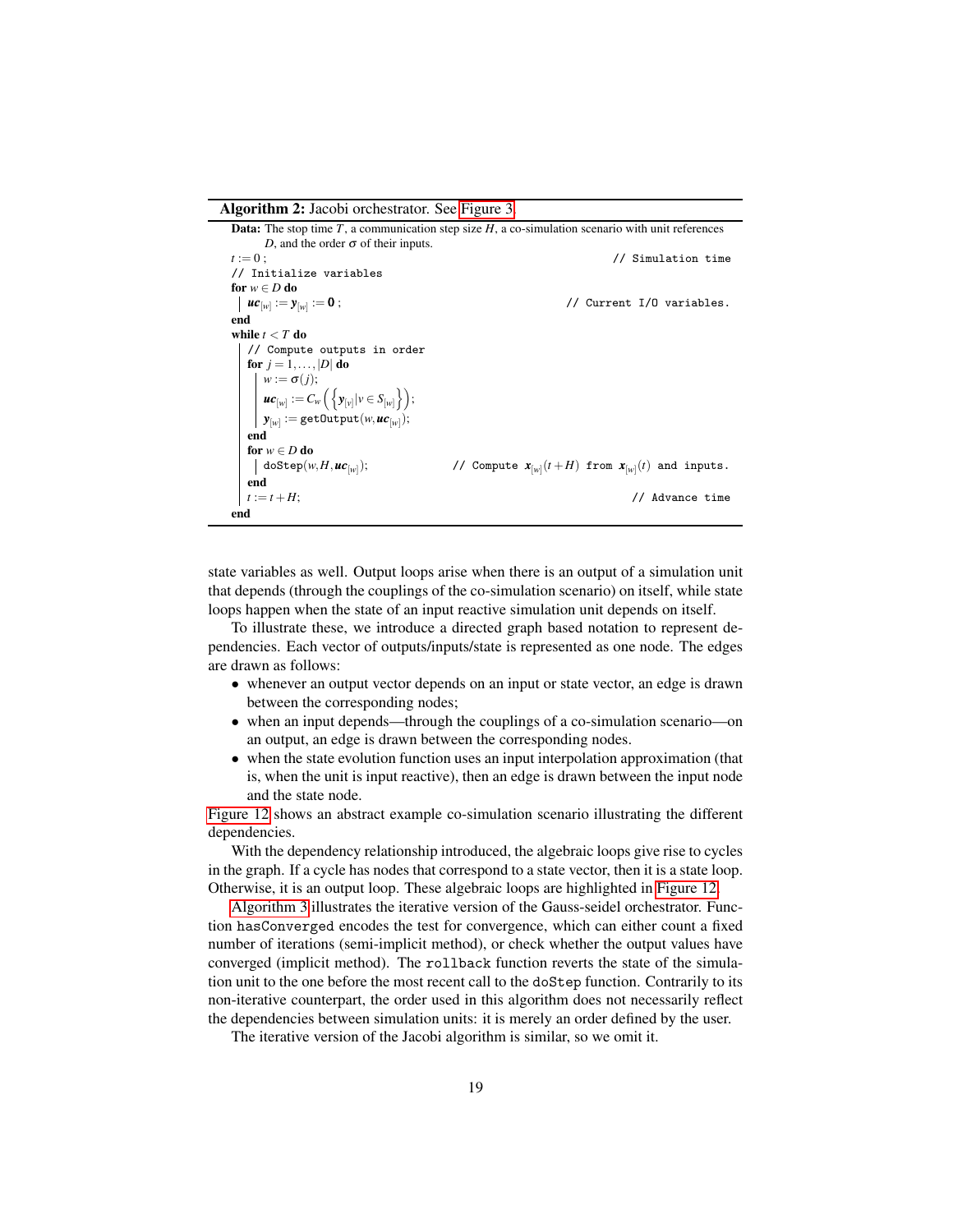

<span id="page-19-0"></span>Figure 12: Abstract example co-simulation scenario with the dependency graph. The inputs, state and output variables are vectors. There are multiple algebraic loops.

## 4.5 Advanced Co-simulation Techniques

In order to simplify the explanation, and to keep the algorithms within one page, we made some assumptions in the previous sub-sections. Additionally, there are more advanced techniques that can be applied in practice to improve the performance of co-simulations. We discuss these in the following.

#### 4.5.1 Initialization

Until now we have assumed that, in a co-simulation scenario, each simulation unit has a given initial state, independent of the initial state of other simulation units. In practice, this might not be the case, so the co-simulation scenario has to include a description of how the initial states are related (see the *initial state couplings* concept in [Figure 1\)](#page-2-0), and the orchestrator has to compute these initial states. This computation is similar to the computation of initial outputs, and may also include algebraic loops.

#### 4.5.2 Fine Grained Input/Output Dependencies

We also assumed that the representation of the dependency information between input, state, and output vectors was adequate. It is better to represent the dependencies between the scalar variables. To see why, observe the example in [Figure 13,](#page-21-0) which shows the same co-simulation scenario as the one in [Figure 12,](#page-19-0) but instead of using the vector level dependency information, it uses the the scalar level. What was identified as an output algebraic loop in [Figure 12,](#page-19-0) is no longer one at the scalar level dependency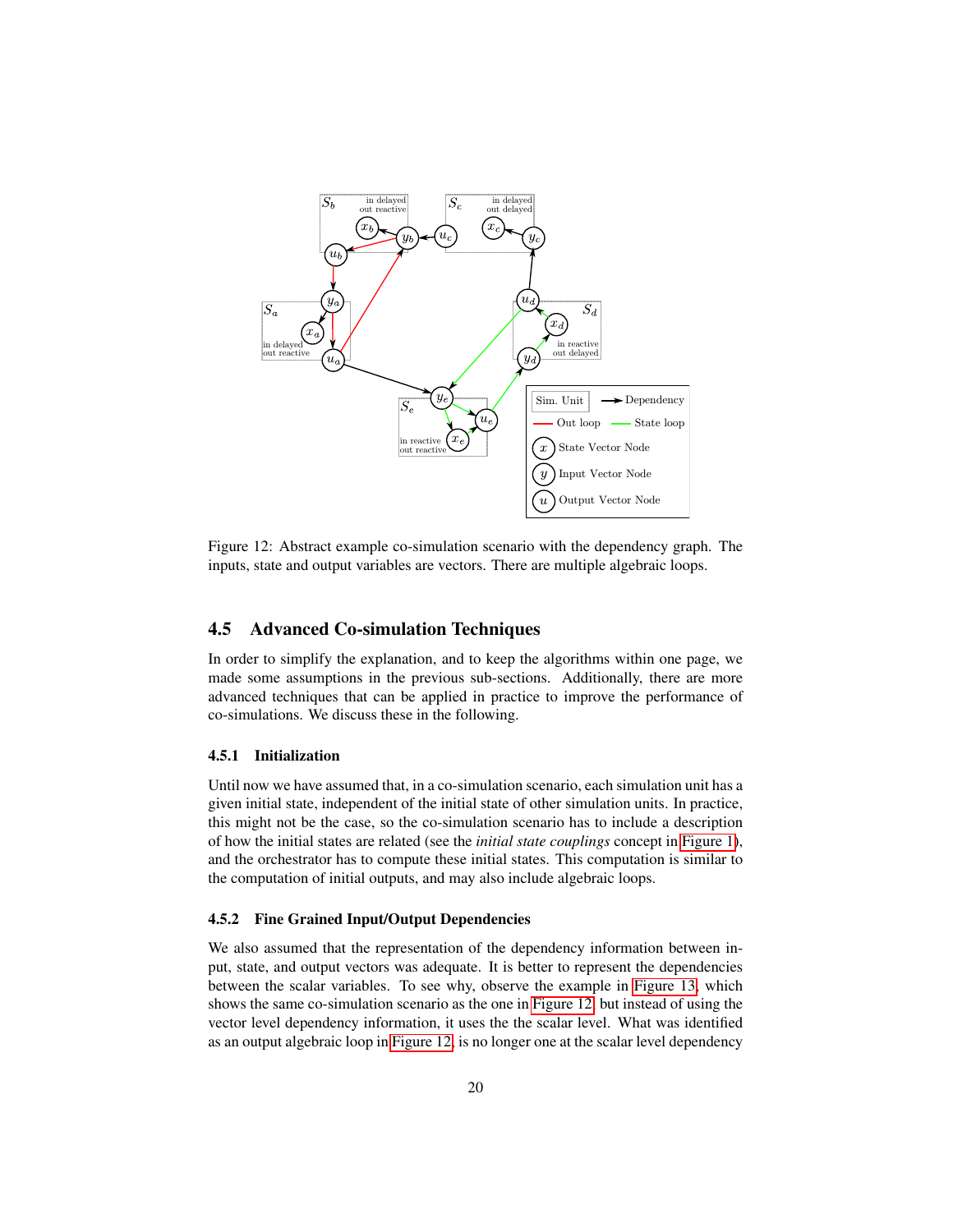Algorithm 3: Iterative Gauss-seidel orchestrator. See [Figure 3.](#page-4-0)

<span id="page-20-0"></span>

graph in [Figure 13.](#page-21-0) This is called a *virtual algebraic loop* and does not require iterative techniques to be solved. The orchestrator then can set the appropriate scalar inputs, and inquire for the scalar outputs, in the right order. Please refer to [\[3\]](#page-29-8) and [\[11,](#page-29-5) Section 3.2] for details on how to represent the graph, compute the topological sort, and identify the algebraic loops.

### 4.5.3 Input/Output Couplings

We assumed that the outputs and inputs of the simulation units are coupled by simple assignments. In general, this might not be the case, as is shown in [\[29\]](#page-31-5), and orchestration algorithms exists that deal with such advanced couplings. For example, see [\[16,](#page-30-4) Section 4.3.1] and references thereof.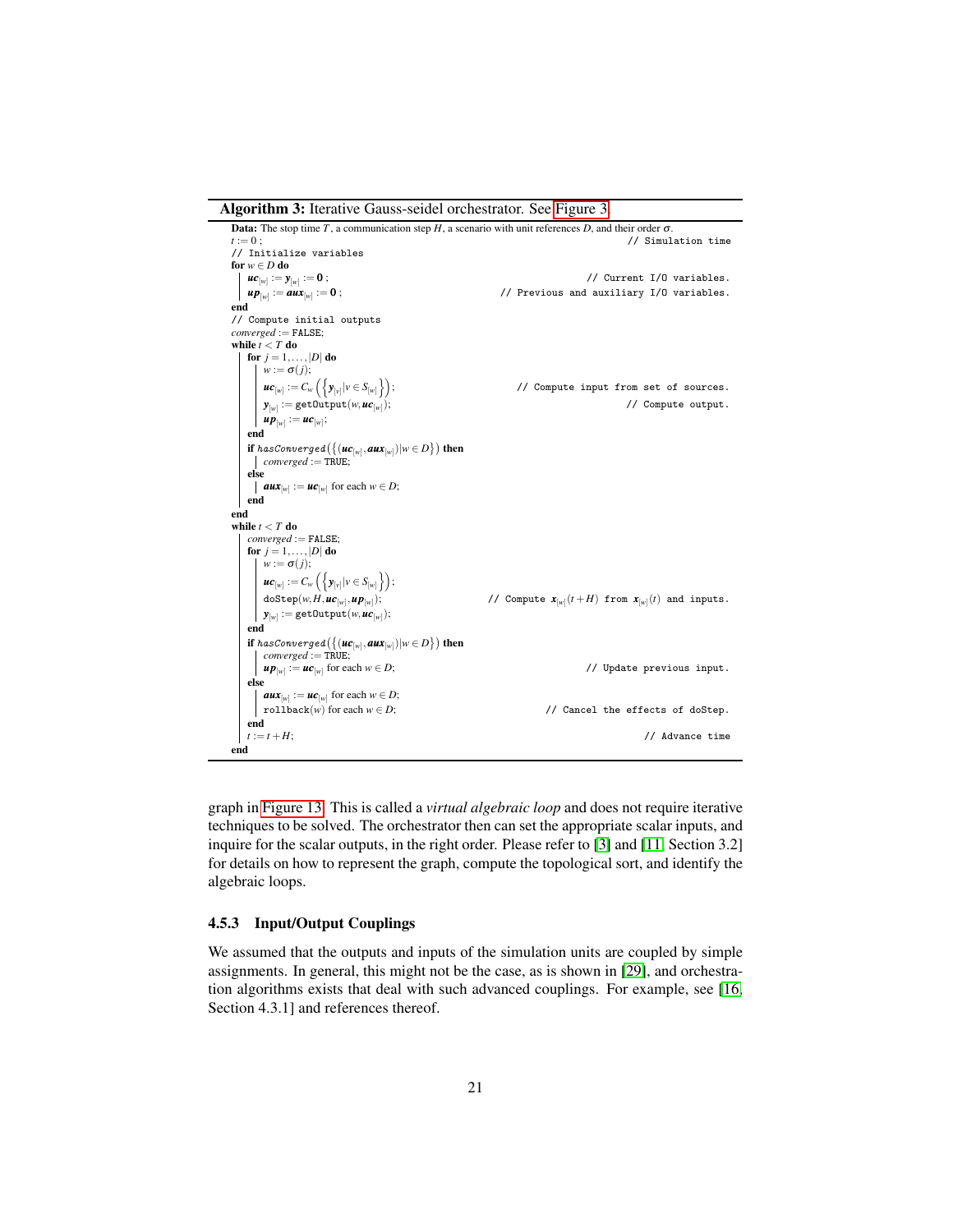

<span id="page-21-0"></span>Figure 13: Scalar version of the dependency graph for the co-simulation scenario in [Figure 12.](#page-19-0) The nodes represent scalar quantities.

#### 4.5.4 Adaptive Communication Step

We assumed that the communication step size has to remain fixed over the co-simulation. In practice, it is often better that the orchestrator varies the communication step size, and/or asks the simulation units to adjust their own numerical method and approximation schemes, in order to respond to external requirements or react to the past dynamics of the co-simulation.

## 4.6 Summary and Further Reading

This section showed how the specialization of numerical methods naturally leads to the need for co-simulation. Then it defined the intervenients in the co-simulation process and introduced the different kinds of orchestration algorithms. Finally, it discusses some of the advanced techniques.

We refer the reader to [\[19,](#page-30-2) [27\]](#page-31-6) for other motivations of co-simulation. For indepth discussions about the different kinds of orchestration algorithms and advanced techniques, please see [\[17,](#page-30-1) Section 4] and references thereof.

## 5 Conclusion

The co-simulation technique introduced in the previous section allows us to apply the best numerical method to each part of a given IVP. This is not the only benefit though.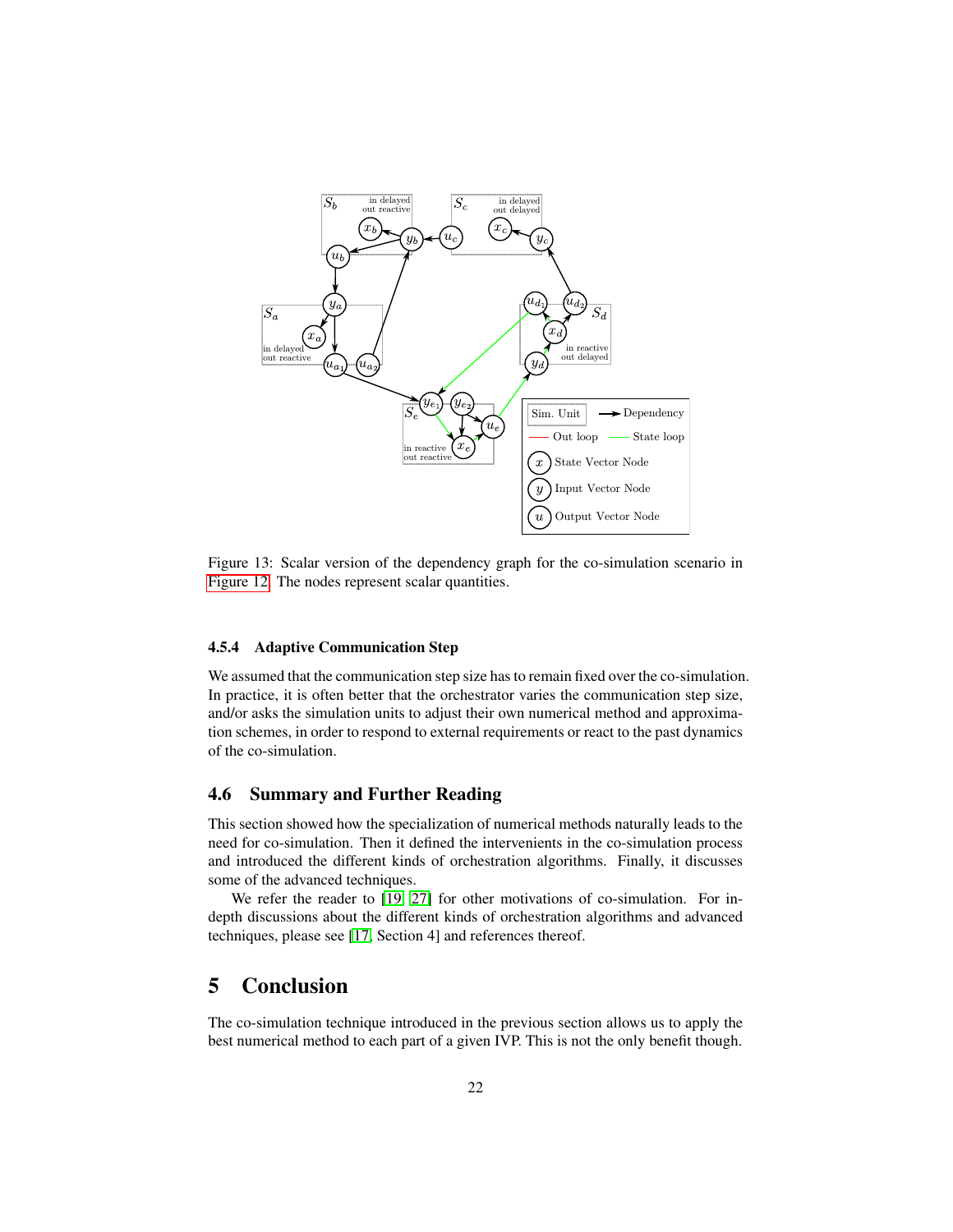For example, each numerical method can use a different step size. This is an advantage because different models may evolve with derivatives that are orders of magnitude apart, as is the case in [Example 5](#page-12-2) where the accelerations measured in the *car* model are four orders of magnitude lower than the accelerations measured in the *psg* unit. Therefore, as shown in the co-simulation computed in [Figure 11,](#page-17-0) the *car* unit can afford to take one simulation step per co-simulation step, while the *psg* unit takes 100 steps, without drastically affecting the overall accuracy.

Another benefit is that simulation units do not have to disclose the equations being solved internally. Instead, it is common to only disclose the outputs and inputs, capabilities such as the ability to rollback, and the derivatives of outputs with respect to time and inputs. The black box nature of the units makes it easier to standardize their interface, which in turn enables the coupling of mature modeling and simulation tools. Wide industrial adoption is one of the main drivers behind research into co-simulation [\[28\]](#page-31-7).

This tutorial aims at introducing the main concepts in co-simulation, and providing researchers and practitioners with further reading in each of the topics. The concepts introduced here represent the fundamental concepts in co-simulation, general to any co-simulation framework.

## Acknowledgments

This work was executed under the framework of the COST Action IC1404 – Multi-Paradigm Modelling for Cyber-Physical Systems (MPM4CPS), and partially supported by: Flanders Make vzw, the strategic research centre for the manufacturing industry; the INTO-CPS project funded by the European Commission's Horizon 2020 programme under grant agreement number 664047; and PhD fellowship grants from the Agency for Innovation by Science and Technology in Flanders (IWT, dossier 151067).

We thank Mehrdad Moradi for his comments and suggestions regarding this document.

## <span id="page-22-0"></span>A Numerical Stability

In this section, we introduce the concept of stability of a system of ordinary differential equations, and derive the conditions under which the numerical methods introduced in [Section 3](#page-3-1) preserve this property.

We say that the system of differential equations in [Equation \(12\)](#page-8-1) is *asymptotically stable* when all its solutions tend to zero as time passes, regardless of the initial value. Formally,  $\lim_{t\to\infty} ||x(t)|| = 0$  for all  $x(t)$  satisfying [Equation \(12\).](#page-8-1)

The following example illustrates why asymptotical stability is an important property.

Example 7. *Consider the solution v*(*t*) *of the cruise controlled car IVP, introduced in [Example 1.](#page-4-3)*

*After some time, the velocity of the car will be constant. Let v<sup>t</sup> denote this velocity. It can be computed by noting that the acceleration of the car will be zero at that speed.*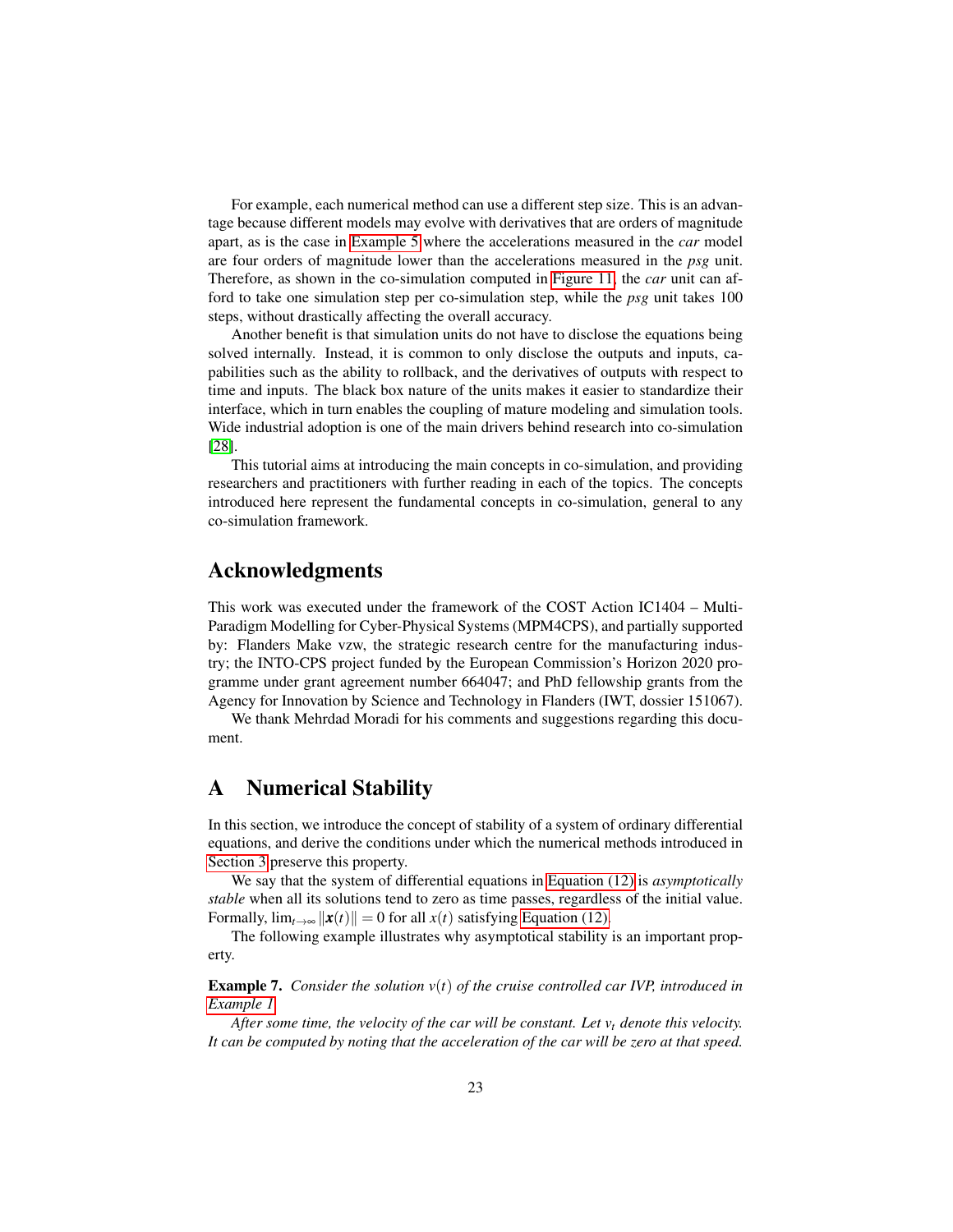*Hence, setting the right hand side of [Equation](#page-4-4)* (2) *to 0, and rearranging gives*  $v_t$  =  $(kv_d)/(k + c_f)$ .

*Determining the stability of [Equation](#page-4-4)* (2) *allows us to prove that the velocity of car actually tends to*  $v_t$ *, which is an important property of the cruise controller. Let*  $a =$  $-(1/m)(k+c_f)$  *and*  $b = (1/m)(kv_d)$ *, so that [Equation](#page-4-4)* (2) *can be written as*  $\dot{v} = av + b$ *, and*  $v_t = -b/a$ . Then introduce a new variable  $\bar{v} = v - v_t$  representing the difference *between the car velocity and the terminal velocity. With the new variable, [Equation](#page-4-4)* (2) *can be written as*  $\dot{v} = a\bar{v}$ *. Since a* < 0*, any solution*  $\bar{v}(t) \rightarrow 0$  *as*  $t \rightarrow \infty$ *, independently* of  $\bar{v}(0)$ , thus proving that the cruise controller is asymptotically stable<sup>[6](#page-23-1)</sup>.

As the previous example shows, a scalar ODE in the form of

<span id="page-23-2"></span>
$$
\dot{x} = ax \tag{24}
$$

is asymptotically stable if  $a < 0$ . The analogous condition for vector ODEs of the form of

<span id="page-23-3"></span>
$$
\dot{x} = Ax, \text{ with } A \text{ being a constant matrix}, \tag{25}
$$

is that the real part of all eigenvalues of *A* is strictly negative [\[35,](#page-31-3) Section I.12]. Formally,

$$
\forall \lambda \in \text{Eig}(A), \ \mathbb{Re}\{\lambda\} < 0. \tag{26}
$$

Both these conditions can be checked automatically.

To see why a numerical method may fail to preserve the asymptotic stability of a system of differential equations, consider a scalar ODE in the form of [Equation \(24\),](#page-23-2) and apply the explicit Euler method [\(Equation \(13\)\)](#page-9-4) to get  $x(t + h) \approx x(t) + ahx(t) =$  $(1+ah)x(t) = (1+ah)^n x(0)$ , where  $n = t/h$ . For any  $x(0)$ , the term  $(1+ah)^n x(0) \to 0$ as  $n \rightarrow \infty$  if  $|1+ah| < 1$ . Note that the larger |a| is, the smaller the step size has to be, in order for the method to be numerically stable.

The vector version of the above derivation is analogous. Consider a vector ODE in the form of [Equation \(25\),](#page-23-3) and apply the explicit Euler method [\(Equation \(3\)\)](#page-5-1) to get  $x(t+h) \approx (I+Ah)^n x(0)$ , where  $n = t/h$ . For any  $x(0)$ , the term  $(I+Ah)^n x(0) \rightarrow 0$  as  $n \to \infty$  if  $\rho(I + Ah) < 1$  [\[30\]](#page-31-8), where  $\rho(\cdot)$  denotes the maximum absolute eigenvalue of ·, also called the spectral radius of ·. The analogous condition for the implicit Euler is  $\rho((I + Ah)^{-1}) < 1$ , where  $M^{-1}$  is matrix inverse of M.

The procedure to decide the *numerical stability* is summarized as follows. Apply the equation representing the numerical approximation to a differential equation of the form of [Equation \(25\),](#page-23-3) and obtain an equation with the form

<span id="page-23-4"></span>
$$
\mathbf{x}(t+h) \approx \tilde{A}\mathbf{x}(t) \tag{27}
$$

where  $\tilde{A}$  is a constant matrix. Then check whether  $\rho(\tilde{A}) < 1$ .

When the explicit Euler is numerically unstable, a solution is to decrease the step size *h*, as it decreases the quantity  $\rho(I+Ah)$ . However, as the next example shows, the step size required to obtain a stable solution can be prohibitively small. When this is the case, we recommend the use of a different numerical method, with better stability properties, such as the implicit Euler method.

<span id="page-23-1"></span><span id="page-23-0"></span><sup>&</sup>lt;sup>6</sup>Notice that  $v_t < v_d$  for  $k > 0$  and  $d > 0$ . This makes the cruise controller incorrect, but keeps the example simple.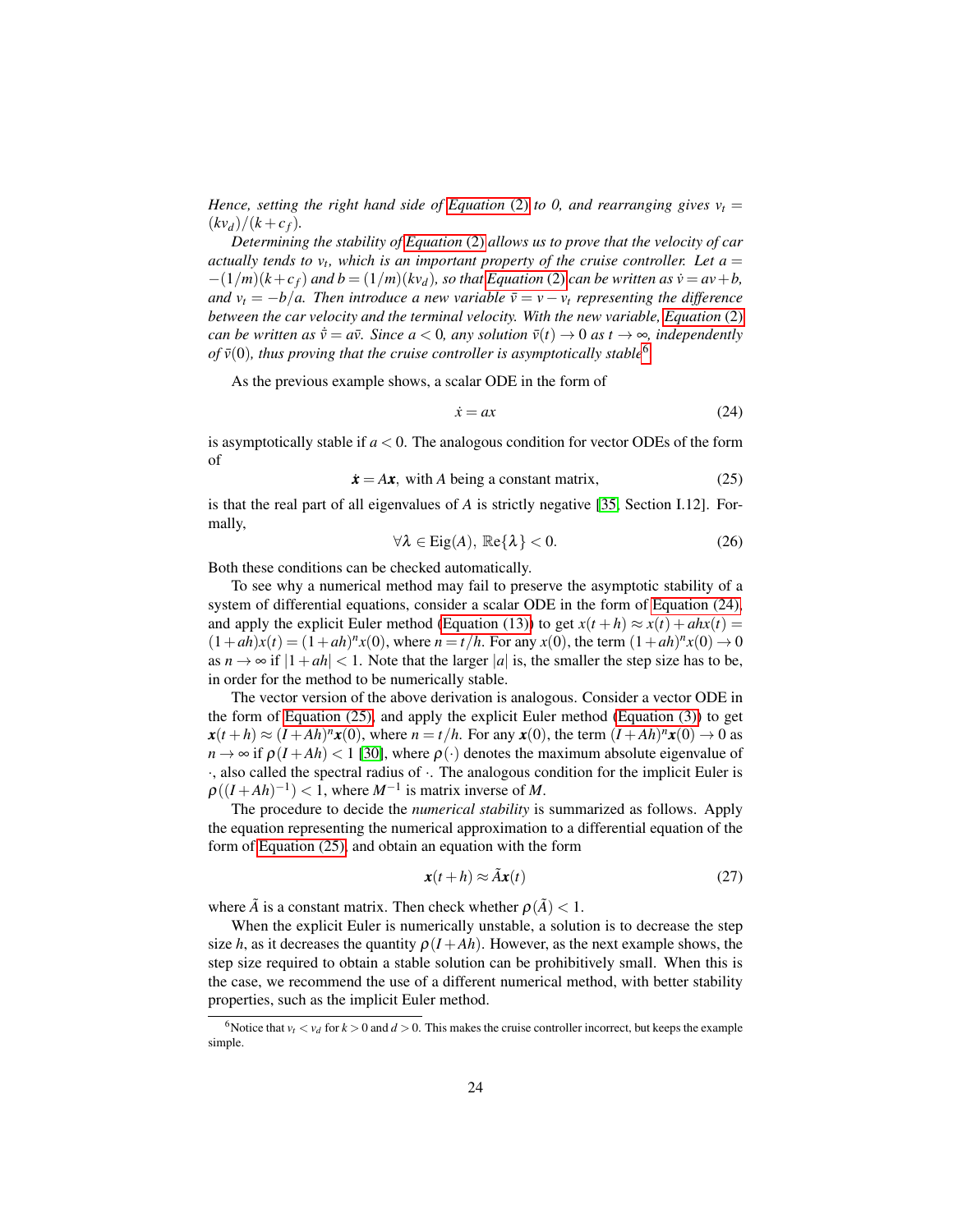**Example 8.** *Consider the mass-spring-damper, introduced in [Example 4,](#page-8-2) with*  $m = 1$ *,*  $f_e(t) = 0$  *for any t,*  $0 < c_f < 1$ *, and*  $c^2 > 1$ *. It can be written in the form of [Equa](#page-23-3)tion* [\(25\)](#page-23-3)*, with*

$$
A = \begin{bmatrix} 0 & 1 \\ -c^2 & -c_f \end{bmatrix}, \text{ where } 0 < c_f < 1, c > 1.
$$

*The numerical stability of the explicit Euler method with the above equation is determined by*  $0.5\left|-c_f h + h\sqrt{c_f^2 - 4c^2} + 2\right| < 1$ *. For*  $0 < h < 1$ *, this inequality can be simplified to highlight the real and imaginary parts of the left hand side,*

$$
0.5 \left| -c_f h + 2 + h \sqrt{c_f + 2c} \sqrt{2c - c_f} \sqrt{-1} \right| < 1.
$$

*Computing the absolute and simplifying gives*  $|c^2h^2 - c_fh + 2| < 1$ . As the parameter  $c_f \rightarrow 0$ , the maximum safe step size  $h \rightarrow 0$  as well, which means that in the limit where  $c_f = 0$ , the explicit Euler method will never preserve the stability property. The same *can be observed as the parameter*  $c \rightarrow \infty$ *.* 

### A.1 Further reading

Other definitions of stability are given in [\[31,](#page-31-9) Section 2.3]. The derivation of the conditions for stability of vector ODE's is taken from [\[35,](#page-31-3) Section I.12] and [\[22\]](#page-30-10). For the stability of adaptive numerical methods (e.g., ones that change the step size over time), we refer to [\[14,](#page-30-11) [13,](#page-30-12) [12\]](#page-29-9).

## <span id="page-24-2"></span>B Approximation Accuracy

In the previous section, we looked at whether a qualitative property of the original IVP could be preserved under a numerical simulation. In this sub-section, we start by introducing a technique to compute the correct solution to a restricted class of differential equations, so that we can later show how to experimentally compute the approximation error of a numerical method, as a function of the step size used.

## <span id="page-24-0"></span>B.1 Analytical Solution

When the IVP in [Equation \(12\)](#page-8-1) has the form of [Equation \(25\),](#page-23-3) the *analytical solution* is given by

<span id="page-24-1"></span>
$$
\mathbf{x}(t) = e^{At}\mathbf{x}_0, \text{ with } e^{At} = I + At + \frac{A^2t^2}{2!} + \frac{A^3t^3}{3!} + \dots,
$$
 (28)

where  $e^{At}$  is the matrix exponential of  $At$  [\[10,](#page-29-10) Section 2.2]. This can be verified by taking the derivative of  $e^{At}x_0$ , and obtaining  $Ae^{At}x_0 = Ax$  (the right hand side of the IVP in [Equation \(12\)\)](#page-8-1).

Most software libraries include algorithms to approximate the matrix exponential in [Equation \(28\).](#page-24-1) Furthermore, the computation of  $\mathbf{x}(t)$  can be done incrementally, mimicking a numerical method, by noting that  $\mathbf{x}(t+h) = e^{A(t+h)}\mathbf{x}_0 = e^{Ah}e^{At}\mathbf{x}_0 = e^{Ah}\mathbf{x}(t)$ .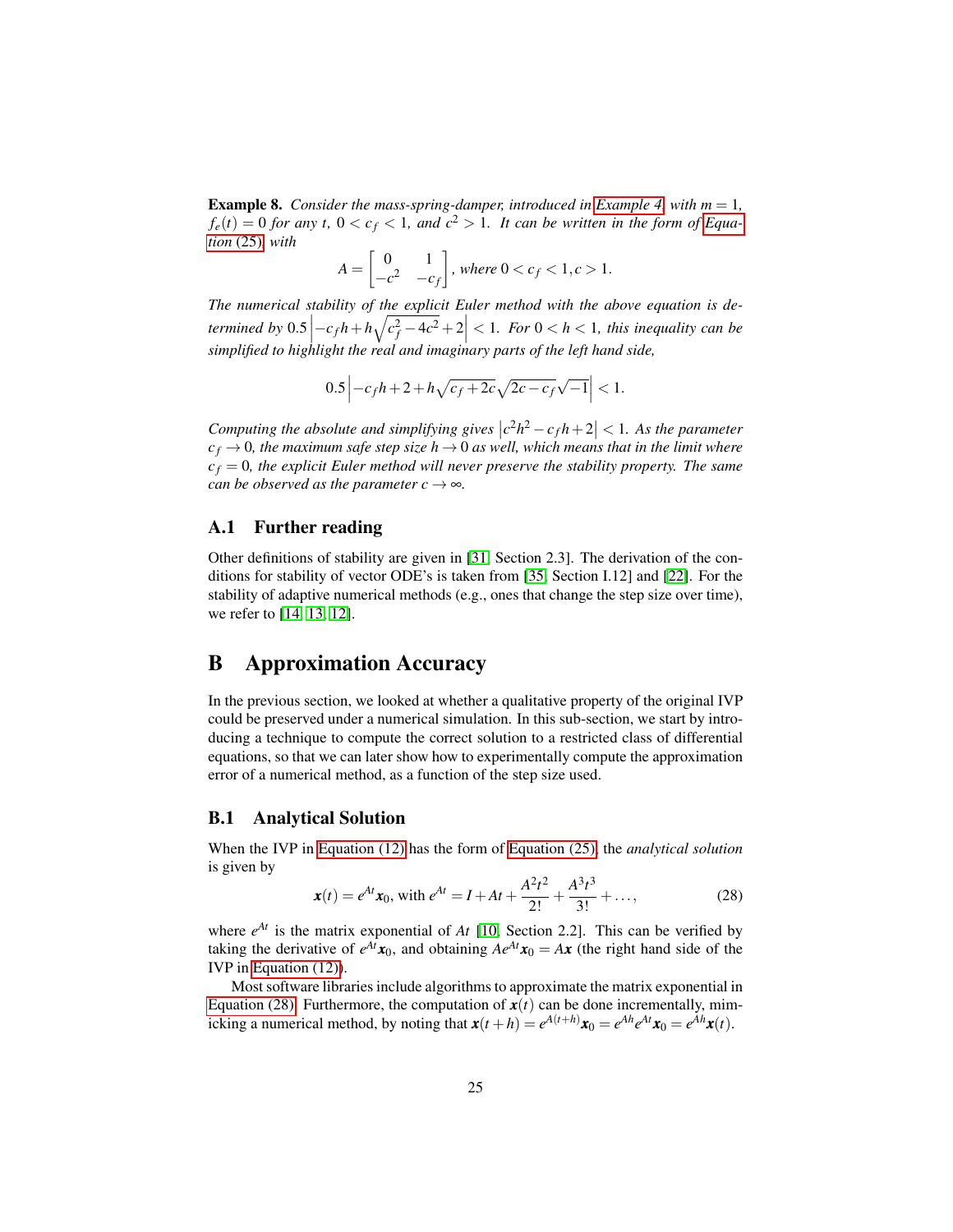The formulation in [Equation \(28\)](#page-24-1) is generic enough to allow the computation of the solution to equations of the form

<span id="page-25-0"></span>
$$
\dot{\boldsymbol{x}} = A\boldsymbol{x} + \boldsymbol{b} \tag{29}
$$

where  **is a constant vector: [Equation \(29\)](#page-25-0) can be transformed to the form in [Equa](#page-23-3)**[tion \(25\)](#page-23-3) by introducing a new state vector  $\hat{\boldsymbol{x}} = \begin{bmatrix} x_1 & \dots & x_n & u \end{bmatrix}^T$  and solving the IVP

$$
\hat{\mathbf{x}} = \left[\begin{array}{c|c}\nA & \mathbf{b} \\
\hline\n\mathbf{0}_{1 \times n} & \mathbf{0}_{1 \times 1}\n\end{array}\right] \hat{\mathbf{x}}, \text{ with } \hat{\mathbf{x}}(0) = \left[\begin{array}{c}\n\mathbf{x_0} \\
1\n\end{array}\right],
$$

where  $\mathbf{0}_{p \times q}$  denotes the null matrix with dimensions  $p \times q$ .

### B.2 Experimental Approximation Error

Given an approximation  $\tilde{\boldsymbol{x}}(t)$  of the solution  $\boldsymbol{x}(t)$  to the IVP introduced in [Equation \(12\),](#page-8-1) we define the approximation error of an approximation computed with step size *h* as  $e_h(t) = x(t) - \tilde{x}(t)$ , and the maximum error up to a finite  $T > 0$  as  $e_{max}T(h) =$  $\max_{i \in \{0, ..., T/h\}} ||e_h(ih)||.$ 

We can experimentally plot the error  $e_{maxT}(h)$  of a numerical method applied to an IVP as a function of the step size *h* as follows. Pick a finite simulation time *T* > 0; and compute the maximum error  $e_{max}T(h)$  of the analytical and numerical solutions up to *T* for different step sizes.

The resulting  $e_{maxT}(h)$  can be used to get the *order* of the numerical method. Roughly, for sufficiently small *h*, if  $e_{maxT}(h) < c |g(h)|$  for a given function  $g(h)$  and positive constant *c*, then we say that  $e_{maxT}(h)$  is in the order of  $g(h)$ , or in other words,  $e_{maxT}(h) = \mathcal{O}(g(h))$ . The constant *c* that approximates the error depends on the IVP being solved, but the order is a property of the numerical method [\[35,](#page-31-3) Section I.7 and II.1].

Example 9. *The Midpoint method is given by the iteration:*

$$
\mathbf{x}(t+h) \approx \mathbf{x}(t) + F(\mathbf{x}(t) + F(\mathbf{x}(t), \mathbf{u}(t))0.5h, \mathbf{u}(t+0.5h))h, \text{ with } \mathbf{x}(0) = \mathbf{x_0}.
$$

*[Figure 14](#page-26-0) compares the approximation error of the explicit Euler method [\(Equation](#page-9-4)* (13)*) with the approximation error of the Midpoint method, when applied to the IVP intro-*duced in [Example 8.](#page-23-0) The Midpoint method is  $\mathscr{O}(h^2)$ , while the explicit Euler is  $\mathscr{O}(h)$ . *Also note that, for the same maximum error, the step size required by the Midpoint method is larger than the required for the explicit Euler.*

### B.3 Further Reading

We refer the reader to [\[9\]](#page-29-2) and [\[35\]](#page-31-3) for theorical discussions of error in numerical methods.

## C Co-simulation Convergence and Stability

The methods introduced in [Appendices A](#page-22-0) and [B](#page-24-2) can be applied to co-simulations as well.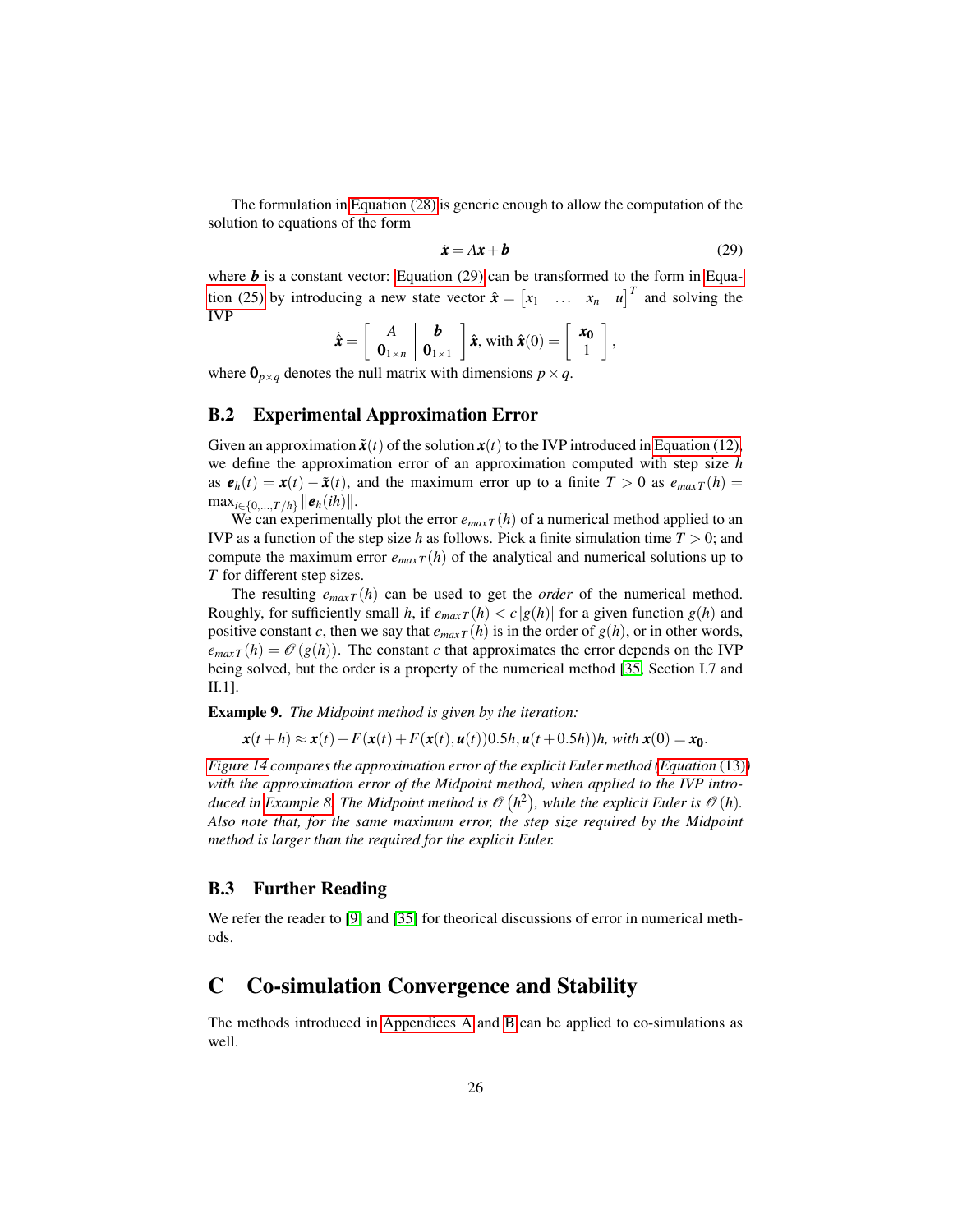

<span id="page-26-0"></span>Figure 14: Approximation order of the explicit Euler and the Midpoint methods.

## C.1 Stability

To study the numerical stability of a co-simulation, one:

- 1. starts with a linear system in the form of [Equation \(25\),](#page-23-3)
- 2. describes each simulation unit with an equation as in [Table 3,](#page-11-0)
- 3. couples the multiple simulation units, and
- 4. ends with an iteration of the form  $\tilde{\mathbf{x}}(t+H) \approx \tilde{A}\tilde{\mathbf{x}}(t)$ , representing the co-simulation method.

The state vector  $\tilde{x}$  is the concatenation of the state vectors of each simulation unit, and the matrix  $\tilde{A}$  encodes every action of every simulation unit to complete each step of the co-simulation. The condition  $\rho(\tilde{A}) < 1$  can then be checked.

We now exemplify this procedure for the co-simulation of two simulators, connected in a feedback loop, without algebraic loops. This procedure can be generalized to any number of simulators, as long as the underlying coupled system can be written as in [Equation \(25\)](#page-23-3) (for conditions that ensure this, see [\[3,](#page-29-8) Section 2]). We consider two orchestration methods: a Jacobi and an Iterative Jacobi scheme.

#### <span id="page-26-2"></span>C.1.1 Jacobi Orchestration

Time is discretized into a countable set  $T = \{t_0, t_1, t_2, ...\} \subset \mathbb{R}$ , where  $t_{i+1} = t_i + H_i$  is the time at step *i* and  $H_i$  is the communication step size at step *i*, with  $i = 0, 1, \ldots$ 

In the interval  $t \in [t_i, t_{i+1}]$ , each simulator  $S_j$  approximates the solution to a linear ODE,

<span id="page-26-1"></span>
$$
\dot{\boldsymbol{x}}_j = A_j \boldsymbol{x}_j + B_j \boldsymbol{u}_j
$$
  
\n
$$
\boldsymbol{y}_j = C_j \boldsymbol{x}_j + D_j \boldsymbol{u}_j
$$
\n(30)

where  $A_j$ ,  $B_j$ ,  $C_j$ ,  $D_j$  are matrices, the initial state  $x_j(t_i)$  is computed in the most recent co-simulation step, and  $j = 1, 2$ .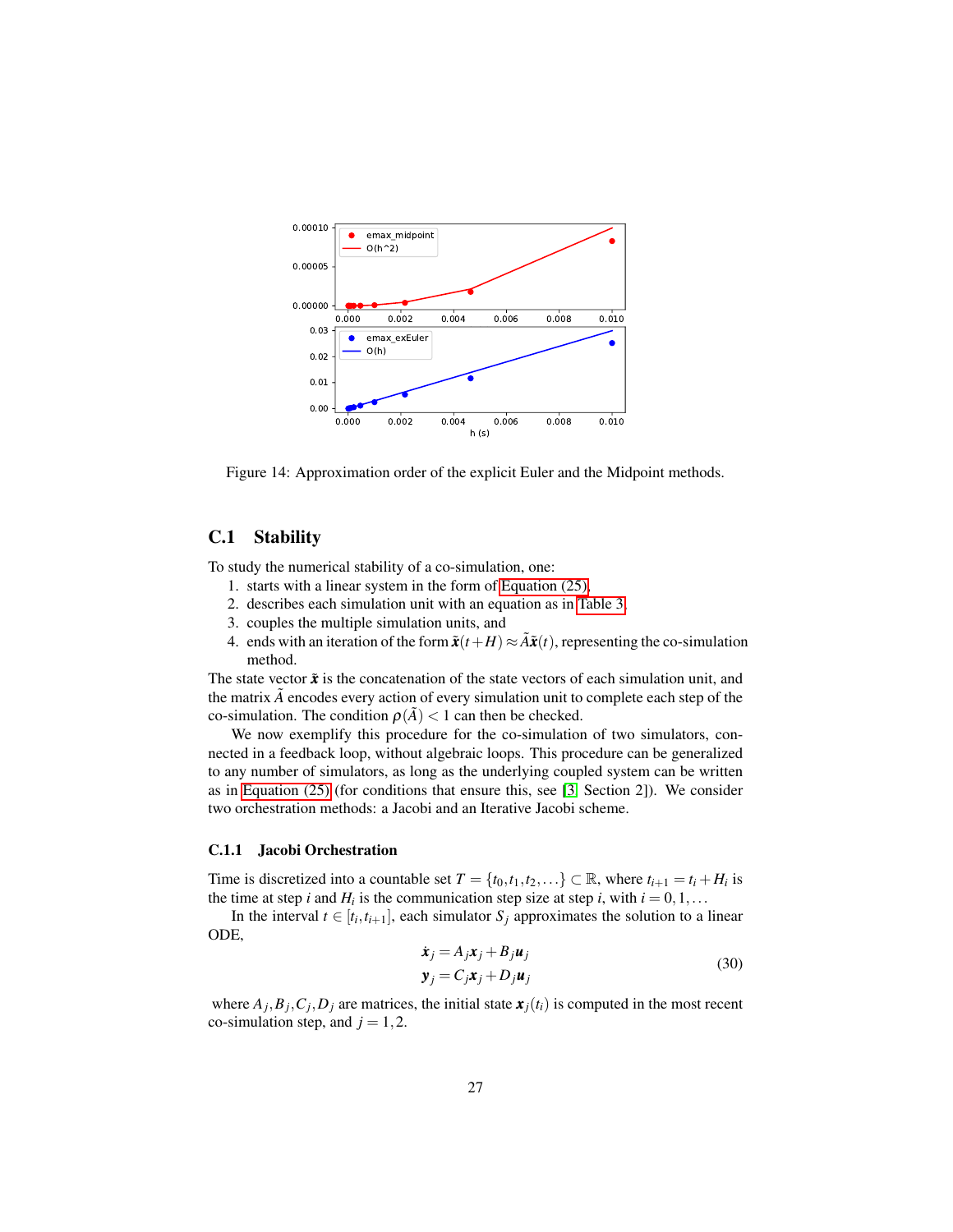Since the simulators only exchange outputs at times  $t_i, t_{i+1} \in T$ , the input  $u_j$  has to be extrapolated in the interval  $[t_i, t_{i+1})$ . In the simplest co-simulation strategy<sup>[7](#page-27-0)</sup>, this extrapolation is often implemented as a zero-order hold:  $\tilde{u}_j(t) = u_j(t_i)$ , for  $t \in [t_i, t_{i+1})$ . Then, [Equation \(30\)](#page-26-1) can be re-written to represent the unforced system being integrated by each simulator:

<span id="page-27-1"></span>
$$
\begin{bmatrix} \dot{\mathbf{x}}_j \\ \dot{\tilde{\mathbf{u}}}_j \end{bmatrix} = \begin{bmatrix} A_j & B_j \\ \mathbf{0} & \mathbf{0} \end{bmatrix} \begin{bmatrix} \mathbf{x}_j \\ \tilde{\mathbf{u}}_j \end{bmatrix} \tag{31}
$$

We can represent the multiple internal integration steps of [Equation \(31\),](#page-27-1) performed by the simulator  $S_j$  in the interval  $t \in [t_i, t_{i+1}]$ , as

<span id="page-27-2"></span>
$$
\begin{bmatrix} \tilde{\mathbf{x}}_j(t_{i+1}) \\ \tilde{\mathbf{u}}_j(t_{i+1}) \end{bmatrix} = \tilde{A}_j^{k_j} \begin{bmatrix} \tilde{\mathbf{x}}_j(t_i) \\ \tilde{\mathbf{u}}_j \end{bmatrix}
$$
\n(32)

where, e.g.,  $\tilde{A}_j = I + h_j \begin{bmatrix} A_j & B_j \\ \mathbf{0} & \mathbf{0} \end{bmatrix}$  for the Forward Euler method,  $k_j = (t_{i+1} - t_i)/h_j$  is the number of internal steps, and  $0 < h_j \leq H_i$  is the internal fixed step size that divides *Hi* .

We assumed that the two simulators are coupled in a feedback loop:

$$
\boldsymbol{u}_1 = \boldsymbol{y}_2 \text{ and } \boldsymbol{u}_2 = \boldsymbol{y}_1,\tag{33}
$$

and that there are no algebraic loops, so either  $D_1$  or  $D_2$  is the zero matrix. Let  $D_2 = 0$ .

With the Jacobi orchestration algorithm (recall [Algorithm 2\)](#page-18-0), at the beginning of the co-simulation step *i*,  $u_1(t_i) = y_2(t_i)$  and  $u_2(t_i) = y_1(t_i)$ . This, together with [Equa](#page-26-1)[tion \(30\),](#page-26-1) gives,

<span id="page-27-3"></span>
$$
\boldsymbol{u}_1(t_i) = C_2 \tilde{\boldsymbol{x}}_2(t_i)
$$
  

$$
\boldsymbol{u}_2(t_i) = C_1 \tilde{\boldsymbol{x}}_1(t_i) + D_1 C_2 \tilde{\boldsymbol{x}}_2(t_i).
$$
 (34)

[Equations \(31\),](#page-27-1) [\(32\)](#page-27-2) and [\(34\)](#page-27-3) can be used to represent each co-simulation step in the form of [Equation \(27\):](#page-23-4)

$$
\begin{bmatrix} \tilde{\mathbf{x}}_1(t_{i+1}) \\ \tilde{\mathbf{x}}_2(t_{i+1}) \end{bmatrix} = \underbrace{\begin{bmatrix} \mathbf{I} & \mathbf{0} & \mathbf{0} & \mathbf{0} \\ \mathbf{0} & \mathbf{0} & \mathbf{I} & \mathbf{0} \end{bmatrix}}_{\tilde{A}} \begin{bmatrix} \tilde{A}_1^{k_1} & \mathbf{0} \\ \mathbf{0} & \tilde{A}_2^{k_2} \end{bmatrix} \begin{bmatrix} \mathbf{I} & \mathbf{0} \\ \mathbf{0} & \mathbf{I} \\ \mathbf{0} & \mathbf{I} \\ C_1 & D_1 C_2 \end{bmatrix} \begin{bmatrix} \tilde{\mathbf{x}}_1(t_i) \\ \tilde{\mathbf{x}}_2(t_i) \end{bmatrix}
$$

#### C.1.2 Iterative Jacobi Orchestration

Here we assume that each co-simulation unit is represented in the form:

$$
\begin{bmatrix} \tilde{\mathbf{x}}_j(t_i+H) \\ \tilde{\mathbf{u}}_j(t_i+H) \end{bmatrix} = \begin{bmatrix} M_{1,\mathbf{x}_j} & M_{1,\mathbf{u}_j} \\ M_{2,\mathbf{x}_j} & M_{2,\mathbf{u}_j} \end{bmatrix} \begin{bmatrix} \tilde{\mathbf{x}}_j(t_i) \\ \mathbf{u}_j(t_i) \end{bmatrix}
$$
\n(35)

The derivation of which is explained in [Appendix C.1.1.](#page-26-2)

<span id="page-27-0"></span><sup>&</sup>lt;sup>7</sup>The derivation presented can be applied to more sophisticated input extrapolation techniques, see [\[6,](#page-29-11) Equation (9)].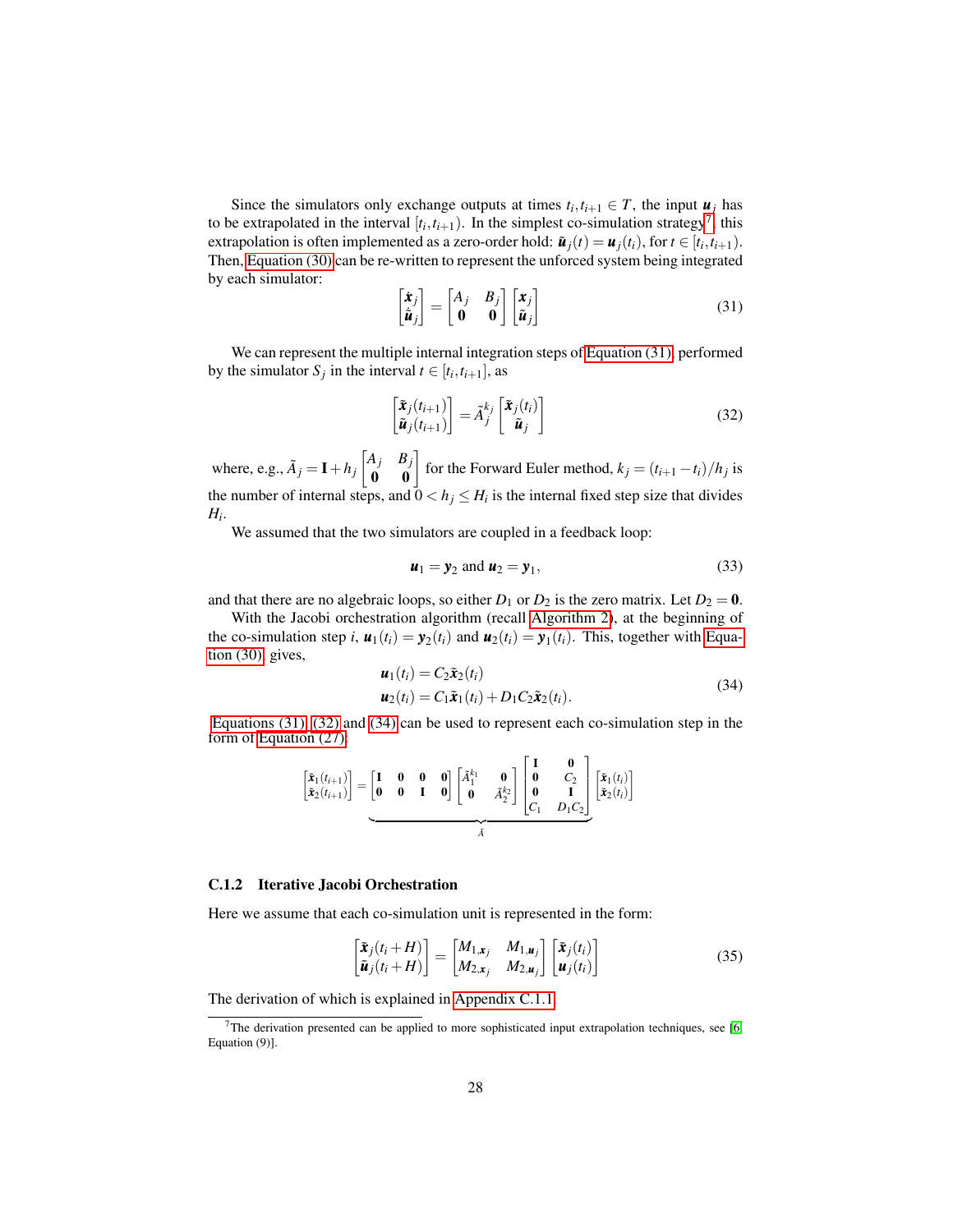In the iterative Jacobi method (recall [Figure 3\)](#page-4-0), at the beginning of the co-simulation step  $i+1$ , there is a successive substitution fixed point iteration. This can be modelled by

$$
\begin{aligned} \mathbf{u}_1(t_{i+1}) &= C_2 \tilde{\mathbf{x}}_2(t_{i+1}) \\ \mathbf{u}_2(t_{i+1}) &= C_1 \tilde{\mathbf{x}}_1(t_{i+1}) + D_1 \mathbf{u}_1(t_{i+1}). \end{aligned} \tag{36}
$$

As done in [Appendix C.1.1,](#page-26-2) the above equation can be expanded and simplified to:

$$
\tilde{\mathbf{x}}_1(t_{i+1}) = M_{1,x_1}\tilde{\mathbf{x}}_1(t_i) + M_{1,\mathbf{u}_1}C_2\tilde{\mathbf{x}}_2(t_{i+1})
$$
\n
$$
\mathbf{u}_1(t_{i+1}) = M_{2,x_1}\tilde{\mathbf{x}}_1(t_i) + M_{2,\mathbf{u}_1}C_2\tilde{\mathbf{x}}_2(t_{i+1})
$$
\n
$$
\tilde{\mathbf{x}}_2(t_{i+1}) = M_{1,x_2}\tilde{\mathbf{x}}_2(t_i) + M_{1,\mathbf{u}_2}C_1\tilde{\mathbf{x}}_1(t_{i+1}) + M_{1,\mathbf{u}_2}D_1\mathbf{u}_1(t_{i+1})
$$
\n
$$
\mathbf{u}_2(t_{i+1}) = M_{2,x_2}\tilde{\mathbf{x}}_2(t_i) + M_{2,\mathbf{u}_2}C_1\tilde{\mathbf{x}}_1(t_{i+1}) + M_{2,\mathbf{u}_2}D_1\mathbf{u}_1(t_{i+1})
$$
\n(37)

which can be put in matrix form:

$$
\begin{bmatrix} \tilde{\mathbf{x}}_1(t_{i+1}) \\ \mathbf{u}_1(t_{i+1}) \\ \tilde{\mathbf{x}}_2(t_{i+1}) \end{bmatrix} = \begin{bmatrix} M_{1,x_1} & 0 & 0 & 0 \\ M_{2,x_1} & 0 & 0 & 0 \\ 0 & 0 & M_{1,x_2} & 0 \\ 0 & 0 & M_{2,x_2} & 0 \end{bmatrix} \begin{bmatrix} \tilde{\mathbf{x}}_1(t_i) \\ \mathbf{u}_1(t_i) \\ \tilde{\mathbf{x}}_2(t_i) \end{bmatrix} + \begin{bmatrix} \tilde{\mathbf{x}}_1(t_{i+1}) \\ \tilde{\mathbf{x}}_2(t_i) \end{bmatrix}
$$
\n
$$
\begin{bmatrix} 0 & 0 & M_{1,u_1C_2 & 0 \\ 0 & 0 & M_{2,u_1C_2 & 0 \\ M_{1,u_2C_1} & M_{1,u_2D_1} & 0 & 0 \\ M_{2,u_2C_1} & M_{2,u_2D_1} & 0 & 0 \end{bmatrix} \begin{bmatrix} \tilde{\mathbf{x}}_1(t_{i+1}) \\ \tilde{\mathbf{u}}_1(t_{i+1}) \\ \tilde{\mathbf{x}}_2(t_{i+1}) \end{bmatrix}
$$
\n(38)

Renaming the above equation to  $\bar{x}_{i+1} = \bar{M}_i \bar{x}_i + \bar{M}_{i+1} \bar{x}_{i+1}$ , we get an equation in the form of [Equation \(27\):](#page-23-4)

$$
\bar{\boldsymbol{x}}_{i+1} = (I - \bar{M}_{i+1})^{-1} \bar{M}_i \bar{\boldsymbol{x}}_i
$$
\n(39)

## C.2 Convergence

Regarding the accuracy of the co-simulation, the analysis is more difficult, but not fundamentally different than the one introduced here. The added difficulty arises from the fact that, besides the numerical methods employed by each unit and their internal step size, the communication step size and the input approximation functions, also have to be taken into account. The combination of parameters makes it hard to judge the accuracy of the co-simulation.

## C.3 Further Reading

The work in [\[17,](#page-30-1) Section 4] provides an overview of references that focus on the stability of co-simulation methods. The theoretical foundations for the stability of adaptive orchestration algorithms are discussed in [\[14,](#page-30-11) [13,](#page-30-12) [12\]](#page-29-9). Regarding the convergence of co-simulation methods, we refer to [\[21,](#page-30-9) [3\]](#page-29-8).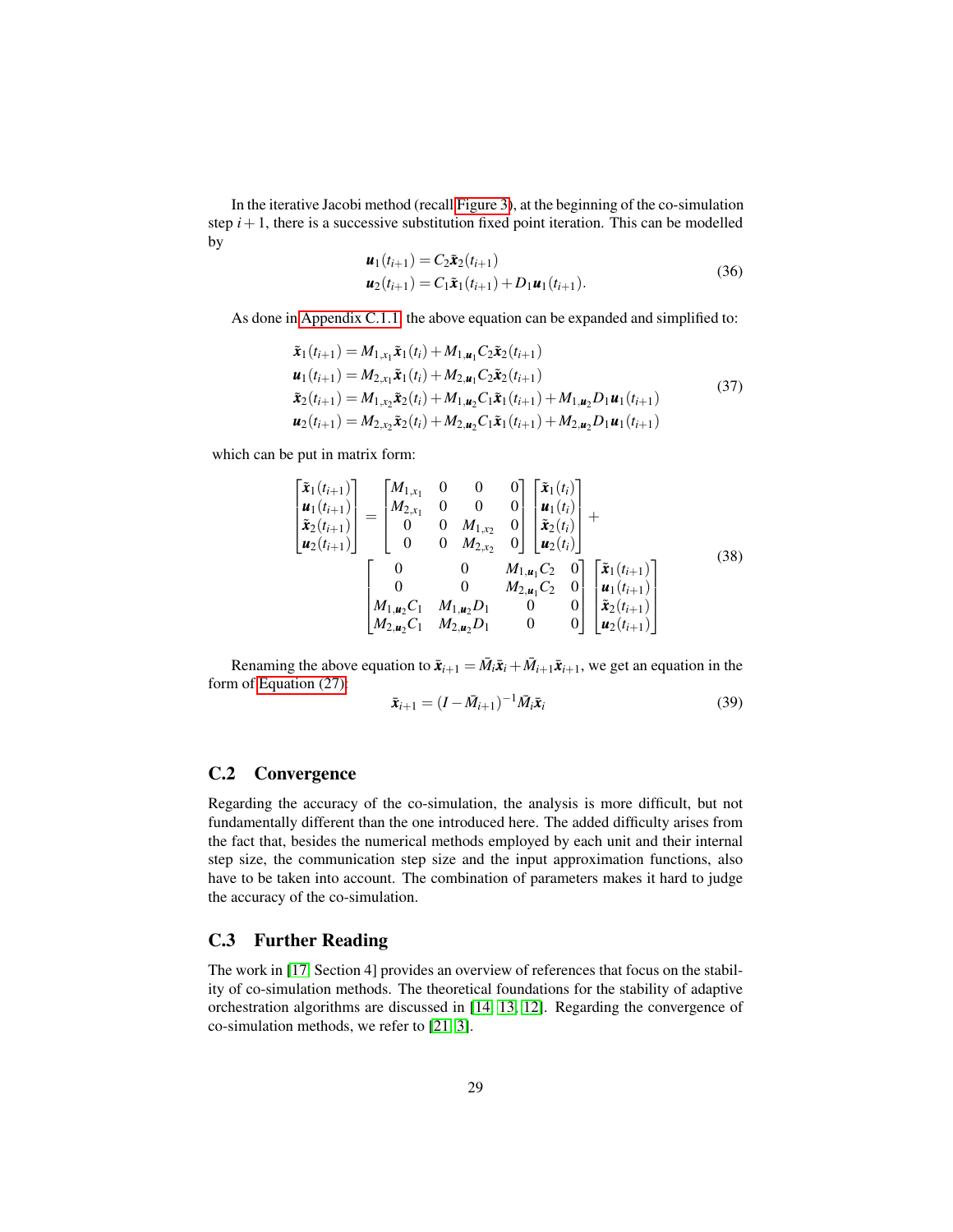## References

- <span id="page-29-1"></span>[1] Andrés A. Alvarez Cabrera, Krijn Woestenenk, and Tetsuo Tomiyama. An architecture model to support cooperative design for mechatronic products: A control design case. *Mechatronics*, 21(3):534–547, April 2011.
- <span id="page-29-6"></span>[2] Mircea Arcan. Modeling the Human Body/Seat System in a Vibration Environment. *Journal of Biomechanical Engineering*, 125(2):223, April 2003.
- <span id="page-29-8"></span>[3] Martin Arnold, Christoph Clauß, and Tom Schierz. Error Analysis and Error Estimates for Co-simulation in FMI for Model Exchange and Co-Simulation v2.0. In Sebastian Schöps, Andreas Bartel, Michael Günther, W. E. Jan ter Maten, and C. Peter Müller, editors, *Progress in Differential-Algebraic Equations*, pages 107–125, Berlin, Heidelberg, 2014. Springer Berlin Heidelberg.
- <span id="page-29-0"></span>[4] Torsten Blochwitz, Martin Otter, Martin Arnold, C. Bausch, Christoph Clauss, Hilding Elmqvist, Andreas Junghanns, Jakob Mauss, M. Monteiro, T. Neidhold, Dietmar Neumerkel, Hans Olsson, J.-V. Peetz, and S. Wolf. The Functional Mockup Interface for Tool independent Exchange of Simulation Models. In *8th International Modelica Conference*, pages 105–114, Dresden, Germany, June 2011. Linköping University Electronic Press; Linköpings universitet.
- <span id="page-29-4"></span>[5] Richard L. Burden and John Douglas Faires. *Numerical Analysis*. Cengage Learning, 9 edition, 2010.
- <span id="page-29-11"></span>[6] Martin Busch. Continuous approximation techniques for co-simulation methods: Analysis of numerical stability and local error. *Journal of Applied Mathematics and Mechanics*, 96(9):1061–1081, September 2016.
- <span id="page-29-7"></span>[7] Martin Busch and Bernhard Schweizer. An explicit approach for controlling the macro-step size of co-simulation methods. In *7th European Nonlinear Dynamics*, pages 24–29, Rome, Italy, 2011. European Mechanics Society.
- <span id="page-29-3"></span>[8] François Edouard Cellier. *Continuous System Modeling*. Springer Science & Business Media, 1991.
- <span id="page-29-2"></span>[9] François Edouard Cellier and Ernesto Kofman. *Continuous System Simulation*. Springer Science & Business Media, 2006.
- <span id="page-29-10"></span>[10] Derek Rowell. Time-Domain Solution of LTI State Equations, 2002.
- <span id="page-29-5"></span>[11] Cláudio Gomes, Joachim Denil, and Hans Vangheluwe. Causal-Block Diagrams. Technical report, University of Antwerp, 2016.
- <span id="page-29-9"></span>[12] Cláudio Gomes, Raphaël Jungers, Benoît Legat, and Hans Vangheluwe. Minimally Constrained Stable Switched Systems and Application to Co-simulation. Technical Report arXiv:1809.02648, 2018.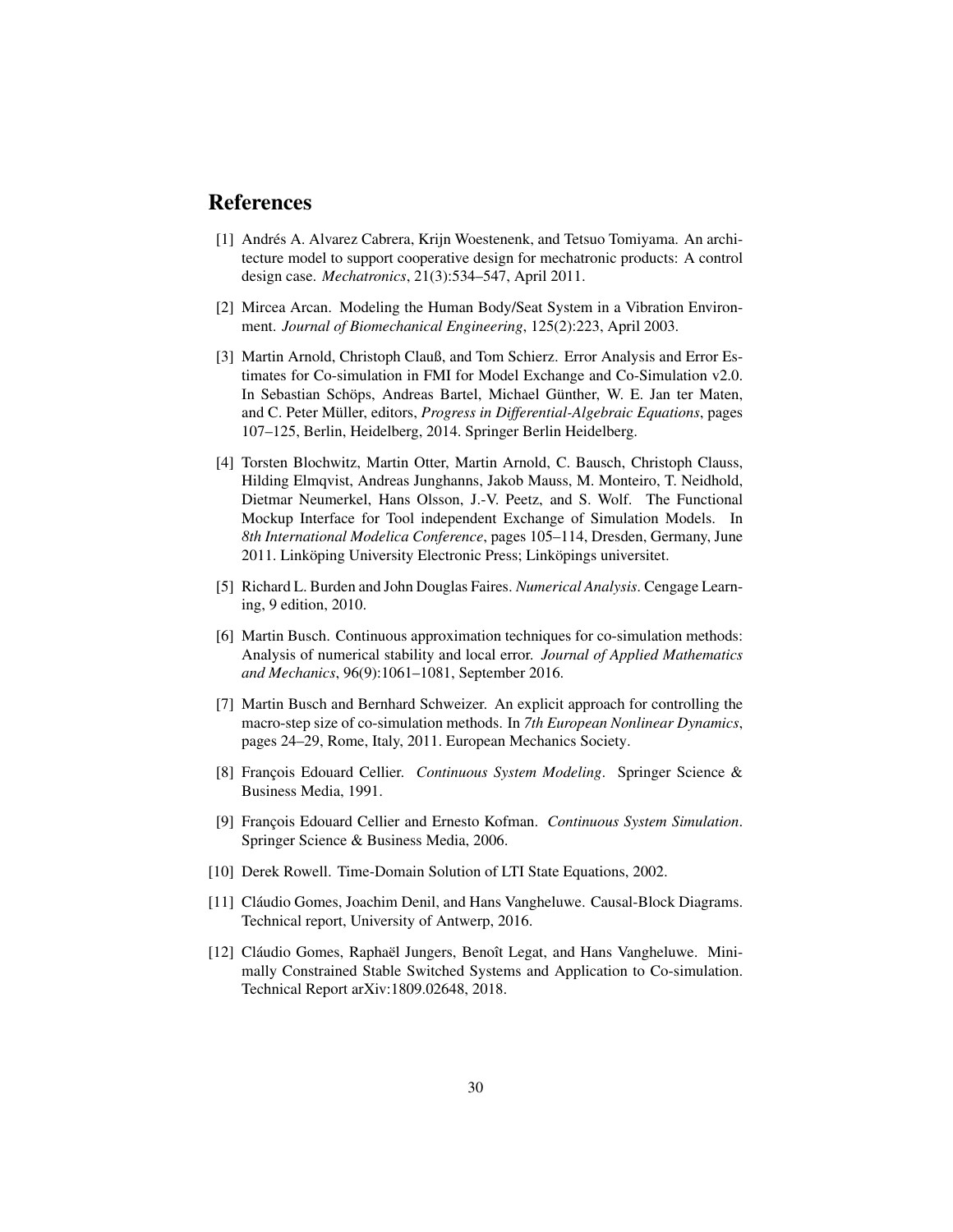- <span id="page-30-12"></span>[13] Cláudio Gomes, Benoît Legat, Raphaël Jungers, and Hans Vangheluwe. Minimally Constrained Stable Switched Systems and Application to Co-simulation. In *IEEE Conference on Decision and Control*, page to be published, Miami Beach, FL, USA, 2018.
- <span id="page-30-11"></span>[14] Cláudio Gomes, Benoît Legat, Raphaël M. Jungers, and Hans Vangheluwe. Stable Adaptive Co-simulation : A Switched Systems Approach. In *IUTAM Symposium on Co-Simulation and Solver Coupling*, page to appear, Darmstadt, Germany, 2017.
- <span id="page-30-7"></span>[15] Cláudio Gomes, Bart Meyers, Joachim Denil, Casper Thule, Kenneth Lausdahl, Hans Vangheluwe, and Paul De Meulenaere. Semantic Adaptation for FMI Cosimulation with Hierarchical Simulators. *SIMULATION*, pages 1–29, 2018.
- <span id="page-30-4"></span>[16] Cláudio Gomes, Casper Thule, David Broman, Peter Gorm Larsen, and Hans Vangheluwe. Co-simulation: State of the art. Technical report, February 2017.
- <span id="page-30-1"></span>[17] Cláudio Gomes, Casper Thule, David Broman, Peter Gorm Larsen, and Hans Vangheluwe. Co-simulation: A Survey. *ACM Computing Surveys*, 51(3):Article 49, April 2018.
- <span id="page-30-8"></span>[18] Irene Hafner, Bernhard Heinzl, and Matthias Roessler. An Investigation on Loose Coupling Co-Simulation with the BCVTB. *SNE Simulation Notes Europe*, 23(1), 2013.
- <span id="page-30-2"></span>[19] Irene Hafner and Niki Popper. On the terminology and structuring of cosimulation methods. In *Proceedings of the 8th International Workshop on Equation-Based Object-Oriented Modeling Languages and Tools*, pages 67–76, New York, New York, USA, 2017. ACM Press.
- <span id="page-30-5"></span>[20] K. C. Kang, S. Cohen, J. Hess, W. Novak, and A. Peterson. Feature-Oriented Domain Analysis. Feasibility study,. Technical report, Carnegie Mellon University, 1990.
- <span id="page-30-9"></span>[21] R. Kübler and W. Schiehlen. Two Methods of Simulator Coupling. *Mathematical and Computer Modelling of Dynamical Systems*, 6(2):93–113, June 2000.
- <span id="page-30-10"></span>[22] MIT. Introduction to Numerical Methods for ODEs. Technical report, Massachusetts Institute of Technology, 2009.
- <span id="page-30-0"></span>[23] Claus Ballegaard Nielsen, Peter Gorm Larsen, John Fitzgerald, Jim Woodcock, and Jan Peleska. Systems of Systems Engineering: Basic Concepts, Model-Based Techniques, and Research Directions. *ACM Computing Surveys*, 48(2):18:1– 18:41, September 2015. Place: New York, NY, USA.
- <span id="page-30-6"></span>[24] James M. Ortega. *Numerical Analysis: A Second Course*. SIAM, 1990.
- <span id="page-30-3"></span>[25] Peter Palensky, Arjen A. Van Der Meer, Claudio David Lopez, Arun Joseph, and Kaikai Pan. Cosimulation of Intelligent Power Systems: Fundamentals, Software Architecture, Numerics, and Coupling. *IEEE Industrial Electronics Magazine*, 11(1):34–50, March 2017.